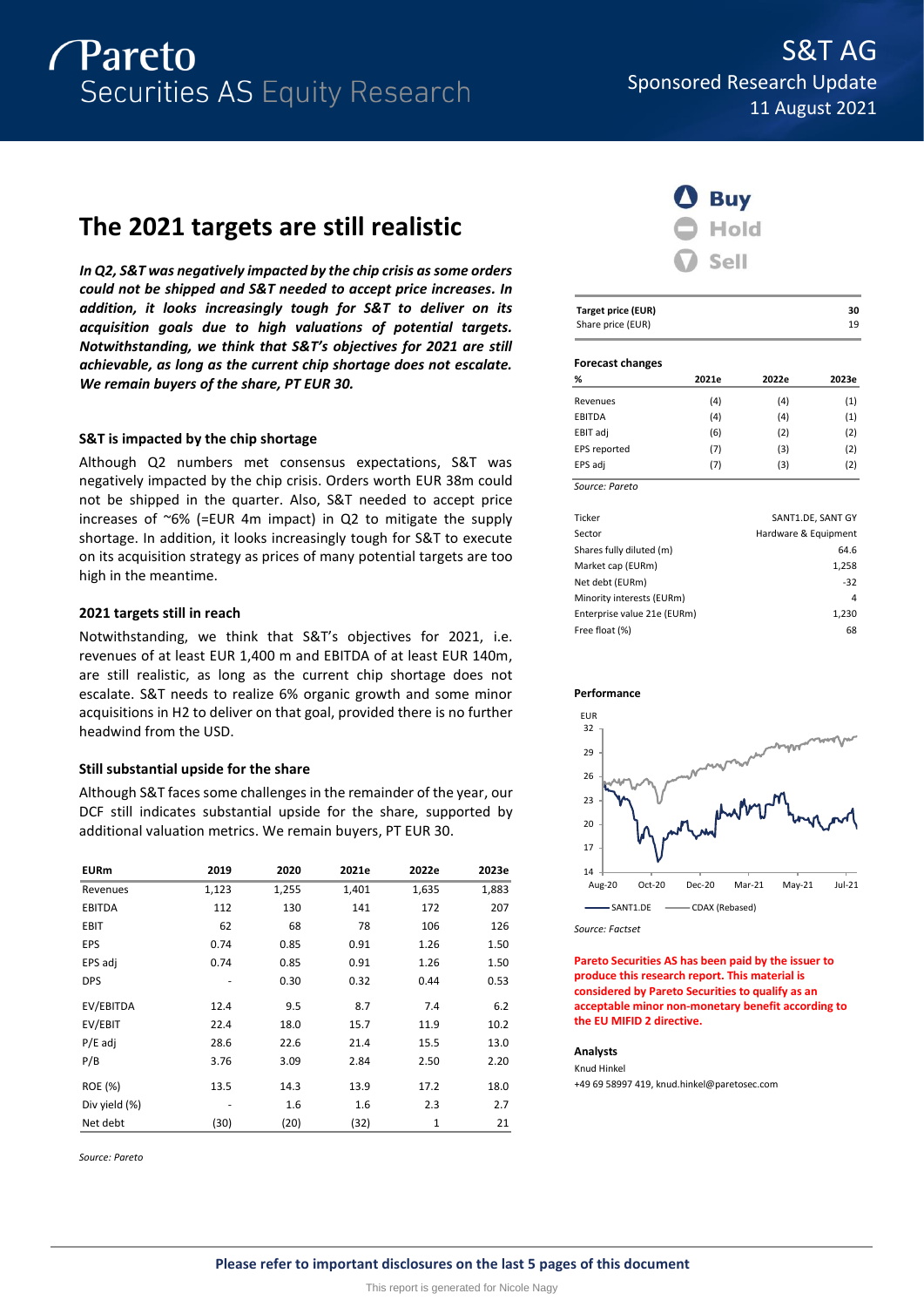# **Wrap-up Q2 numbers**

# **Exhibit 1: Q2**

|                              |                       |                     | Actual  |           |       | <b>Consensus</b>  |
|------------------------------|-----------------------|---------------------|---------|-----------|-------|-------------------|
| <b>S&amp;TAG</b>             |                       | Q <sub>2</sub> 2020 | Q2 2021 | yoy (%)   |       | Q2 2021 Delta (%) |
| <b>Revenues</b>              | $E$ URm $\frac{1}{2}$ | 269                 | 307     | 14        | 308   | $-0.5$            |
|                              |                       |                     |         |           |       |                   |
| <b>IT Services</b>           | $^{\prime\prime}$     | 114                 | 137     | 20        |       |                   |
| <b>IoT Solutions Europe</b>  | $^{\prime\prime}$     | 157                 | 181     | 15        |       |                   |
| <b>IoT Solutions America</b> | $^{\prime\prime}$     | 36                  | 28      | $-23$     |       |                   |
|                              |                       |                     |         |           |       |                   |
|                              |                       |                     | 117.0   | 12.7      | 121.0 | $-3.3$            |
| <b>Gross profit</b>          |                       | 103.8               |         |           |       |                   |
| margin                       |                       | 38.6%               | 38.2%   | -47 bps   | 39.3% |                   |
|                              |                       |                     |         |           |       |                   |
| <b>EBITDA</b>                | $\mathbf{u}$          | 27.0                | 30.1    | 11.5      | 29.8  | 1.0               |
| margin                       |                       | 10.1%               | 9.8%    | $-23$ bps | 9.7%  |                   |
|                              |                       |                     |         |           |       |                   |
| <b>IT Services</b>           | $^{\prime\prime}$     | 9.7                 | 13.1    | 35        |       |                   |
| <b>IoT Solutions Europe</b>  | "                     | 16.1                | 16.1    | $\Omega$  |       |                   |
| <b>IoT Solutions America</b> | $^{\prime\prime}$     | 1.2                 | 0.9     | $-25$     |       |                   |
|                              |                       |                     |         |           |       |                   |
|                              |                       |                     |         |           |       |                   |
| <b>EBIT</b>                  | <b>EURm</b>           | 13.1                | 13.9    | 6.1       | 14.9  | $-6.7$            |
| margin                       | %                     | 4.9%                | 4.5%    | -34 bps   | 5.2%  | -69 bps           |
|                              |                       |                     |         |           |       |                   |

*Source: Pareto Securities Research*

Q2 figures were bang in-line with consensus regarding revenues and EBITDA, but a little bit behind regarding EBIT, probably due to the higher depreciation than in Q1. The gross margin was also a bit down  $y/y$ . This is attributable to the chip crisis in our view, which impacted Q2 negatively overall, especially the IoT segments. S&T said that EUR 38m of sales could not be realized in Q2 due to the chip shortage and is investing into new supply chains or even into the adaption of products. Also, S&T has accepted price increases of ~6% (=EUR 4m impact) in Q2 to mitigate the supply shortage. Most of these price increases can be passed to customers that esteem the customized product offering of S&T, but the company believes the topic will still cost S&T EUR 3m on the EBITDA level in 2021. Moreover, the problem will also lead to higher than usual inventories.

The good news is that the chip shortage mainly relates to cheaper chips typically used by the car industry, as chip producers give products with a higher value added a higher priority. Second, the functions of some simpler chips can be partly emulated by software, we understand. S&T thinks the shortage will be fully remedied in H1 2023 as a couple of large chip producers such as TSMC and Intel have announced capacity additions. If this turns out to be too optimistic, S&T has the means to work around these problems, albeit at higher production costs, we think.

Segment-wise, IoT Solutions Americas did not have a great Q2. Aside from the aforementioned supply chain problems, the sluggish aviation sector and the USD weighed on quarterly results. As a reaction, S&T has initiated a 10% cost reduction program to counter the expected y/y decrease of revenues. Notwithstanding, S&T believes that the segment has the potential to catch up with IoT Europe in the mid-term, not least because S&T's US-based competitors were better off than S&T in H1.

In contrast, IT Service posted good numbers, even though growth was partially supported by the first-time consolidation of Citycomp, which contributed revenues of EUR 9m in Q2 2021. According to S&T, IT Service performed well in Poland and also profited from a higher share of IoT related products in Q2. S&T said in the analyst call, that the planned concentration of the group on IoT related businesses will be accelerated and should be executed before 2025. Accordingly,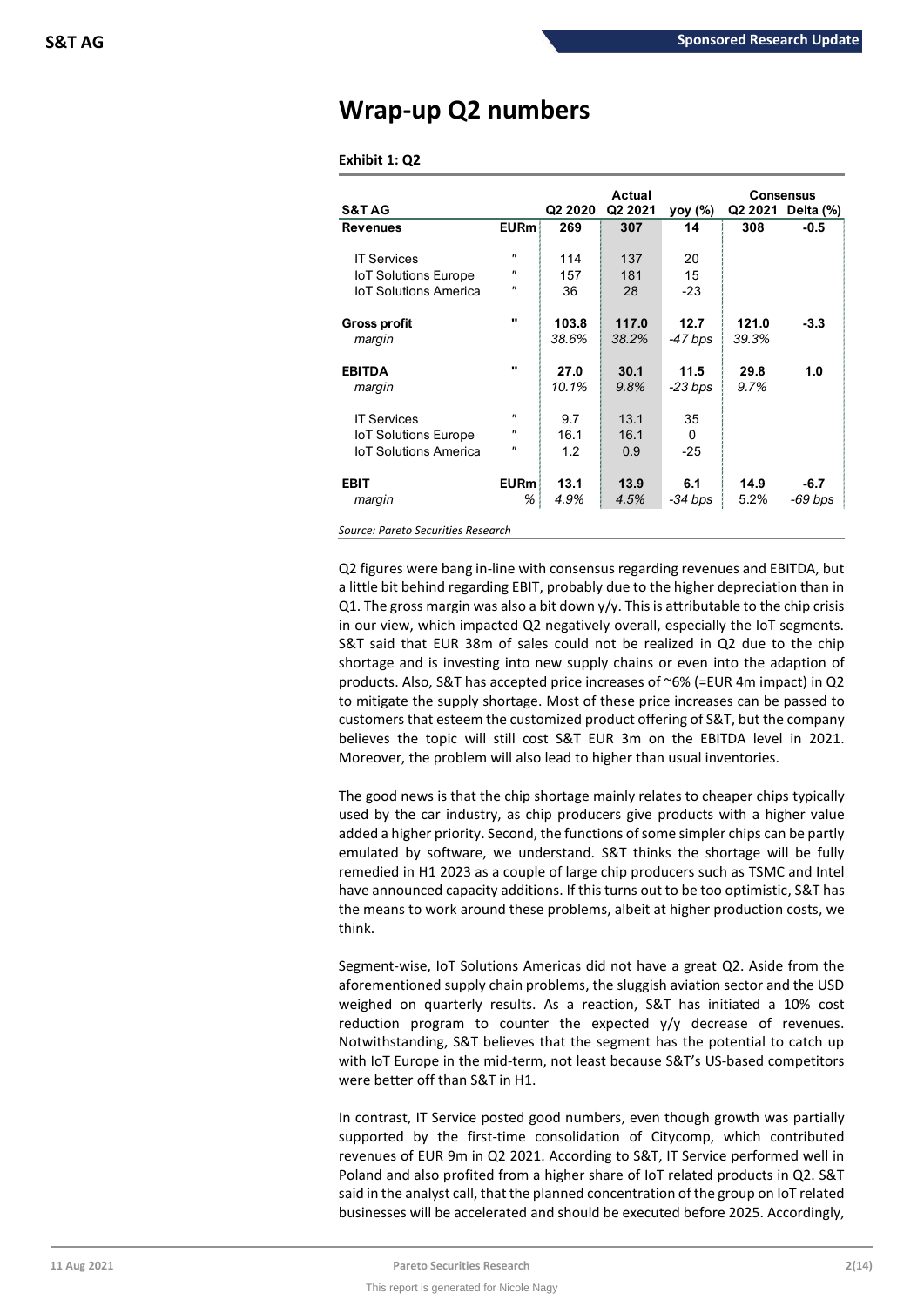S&T has begun to carve out the "pure" IT Service business units without any reference to IoT, that will remain with S&T.

The order entry was at similar levels as in Q1 at EUR 406m, clearly surpassing revenues (book-to-bill 1.3x). The backlog now stands at EUR 1.1bn. According to S&T, double ordering is not a topic, and S&T does not expect higher than usual cancellations. Maybe the order volume will dip temporarily because of some destocking at some point in time, potentially at the end of 2022.

S&T said that it will probably go for less M&A than initially expected due to high valuations in the market. For 2021, one can expect the acquisition of revenues of EUR 40-50m. As S&T expects prices to drop next year, it anticipates acquiring companies with cumulated revenues of EUR 150m in 2022 and 2023 each. If these targets cannot be met, S&T will consider the cancellation of shares acquired in the current share repurchase, but this is clearly not S&T's first choice.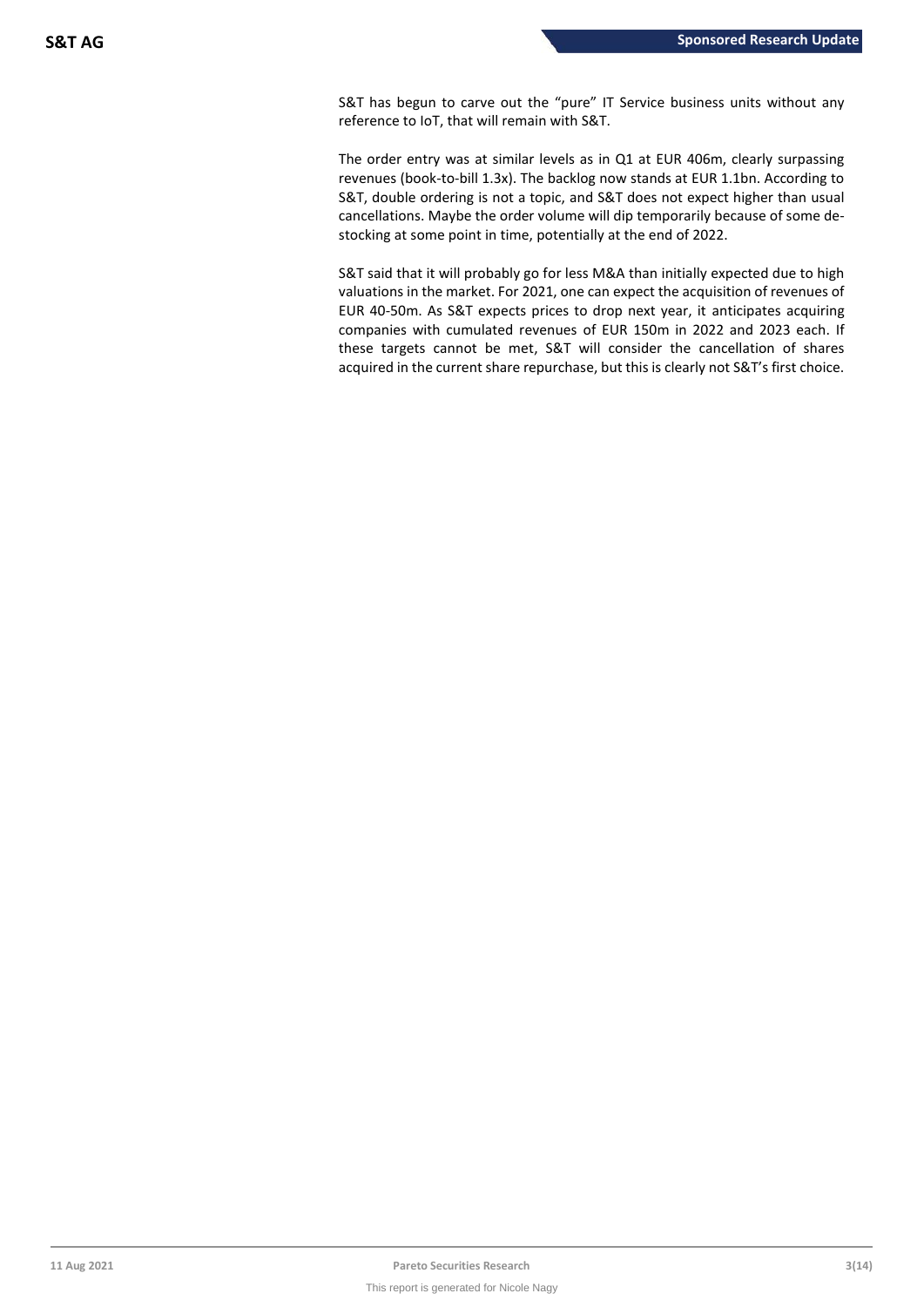# **Estimates update**

# **Exhibit 2: Updated estimates**

| <b>Profit &amp; Loss</b> | 2014  | 2015  | 2016    | 2017  | 2018  | 2019  | 2020  | 2021e | 2022e | 2023e | 2024e |
|--------------------------|-------|-------|---------|-------|-------|-------|-------|-------|-------|-------|-------|
|                          |       |       |         |       |       |       |       |       |       |       |       |
| Revenue                  | 386   | 468   | 504     | 882   | 991   | 1,123 | 1,255 | 1,401 | 1,635 | 1,883 | 2,096 |
| % yoy                    | 14.1% | 21.4% | 7.6%    | 75.1% | 12.3% | 13.3% | 11.7% | 11.6% | 16.7% | 15.2% | 11.3% |
| <b>EBITDA</b>            | 23    | 28    | 34      | 68    | 91    | 112   | 130   | 141   | 172   | 207   | 231   |
| % of sales               | 5.9%  | 6.1%  | 6.8%    | 7.7%  | 9.1%  | 9.9%  | 9.6%  | 10.1% | 10.5% | 11.0% | 11.0% |
| <b>EBIT</b>              | 17    | 21    | 24      | 42    | 62    | 62    | 69    | 78    | 106   | 126   | 136   |
| % of sales               | 4.3%  | 4.4%  | 4.8%    | 4.7%  | 6.2%  | 5.5%  | 5.5%  | 5.6%  | 6.5%  | 6.7%  | 6.5%  |
| <b>Pretax Profit</b>     | 15    | 18    | 20      | 35    | 56    | 54    | 61    | 69    | 97    | 117   | 127   |
| % of sales               | 3.8%  | 3.9%  | 4.0%    | 4.0%  | 5.7%  | 4.8%  | 4.8%  | 4.9%  | 5.9%  | 6.2%  | 6.1%  |
| <b>Net Profit</b>        | 13    | 16    | 15      | 23    | 45    | 49    | 56    | 59    | 81    | 97    | 102   |
| % of sales               | 3.4%  | 3.4%  | 2.9%    | 2.6%  | 4.5%  | 4.4%  | 4.4%  | 4.2%  | 5.0%  | 5.1%  | 4.9%  |
| <b>EPS</b>               | 0.32  | 0.36  | 0.33    | 0.43  | 0.70  | 0.74  | 0.86  | 0.91  | 1.26  | 1.50  | 1.58  |
| % yoy                    | 5.8%  | 14.8% | $-8.9%$ | 30.8% | 61.3% | 6.4%  | 15.0% | 6.2%  | 38.4% | 19.2% | 5.8%  |
| <b>DPS</b>               | 0.07  | 0.08  | 0.10    | 0.13  | 0.16  | 0.00  | 0.30  | 0.32  | 0.44  | 0.53  | 0.56  |
| Payout ratio             | 22%   | 22%   | 30%     | 30%   | 23%   | 0%    | 35%   | 35%   | 35%   | 35%   | 35%   |

*Source: S&T, Pareto Securities Research*

Despite the chip crisis and the lower than expected M&A activity, S&T confirmed the targets for 2021, namely revenues of at least EUR 1,400 m and EBITDA of at least EUR 140m. Also, the medium-term target for 2023 of EUR 2 bn in revenues with EBITDA of at least EUR 220m were confirmed.

Regarding 2021, this means that S&T will need to realize revenues of EUR 800m in the second half of the year. Taking into account EUR 27m of newly consolidated revenues from acquisitions that have already been closed and EUR 15m that might come from acquisitions that are yet to be announced (assuming the acquisition of annualized revenues as high as EUR 45m, consolidated for 4 months), this means that (organic) revenues are expected to reach around EUR 758m. This compares with revenues of EUR 716m realized in the  $2<sup>nd</sup>$  half of 2020 and implies around 6% organic growth in H2, if we assume there is no further headwind from the USD in H2. Overall, this looks clearly achievable, in our view, especially considering that revenues of EUR 38m in Q2 could not be shipped. This means (1) that organic growth would have approached 18% instead the reported 4% if there had been no chip shortage and there is (2) additional organic revenue potential in H2, provided there is no aggravation of the chip crisis in H2. So, 6% organic growth and a little bit more than EUR 40m from portfolio additions is our base case scenario for H2 2021, which should allow S&T to meet its 2021 guidance.

For 2022, 2023 and 2024, we expect S&T to realize organic growth of 6% p.a. and to acquire revenues as high as EUR 150m, EUR 150m and EUR 100m, respectively. Due to the frequent acquisitions, we think the upside potential for the margin is limited and we expect the EBITDA margin to approach "only" 11% in the foreseeable future. In total, we arrive at the P&L depicted above.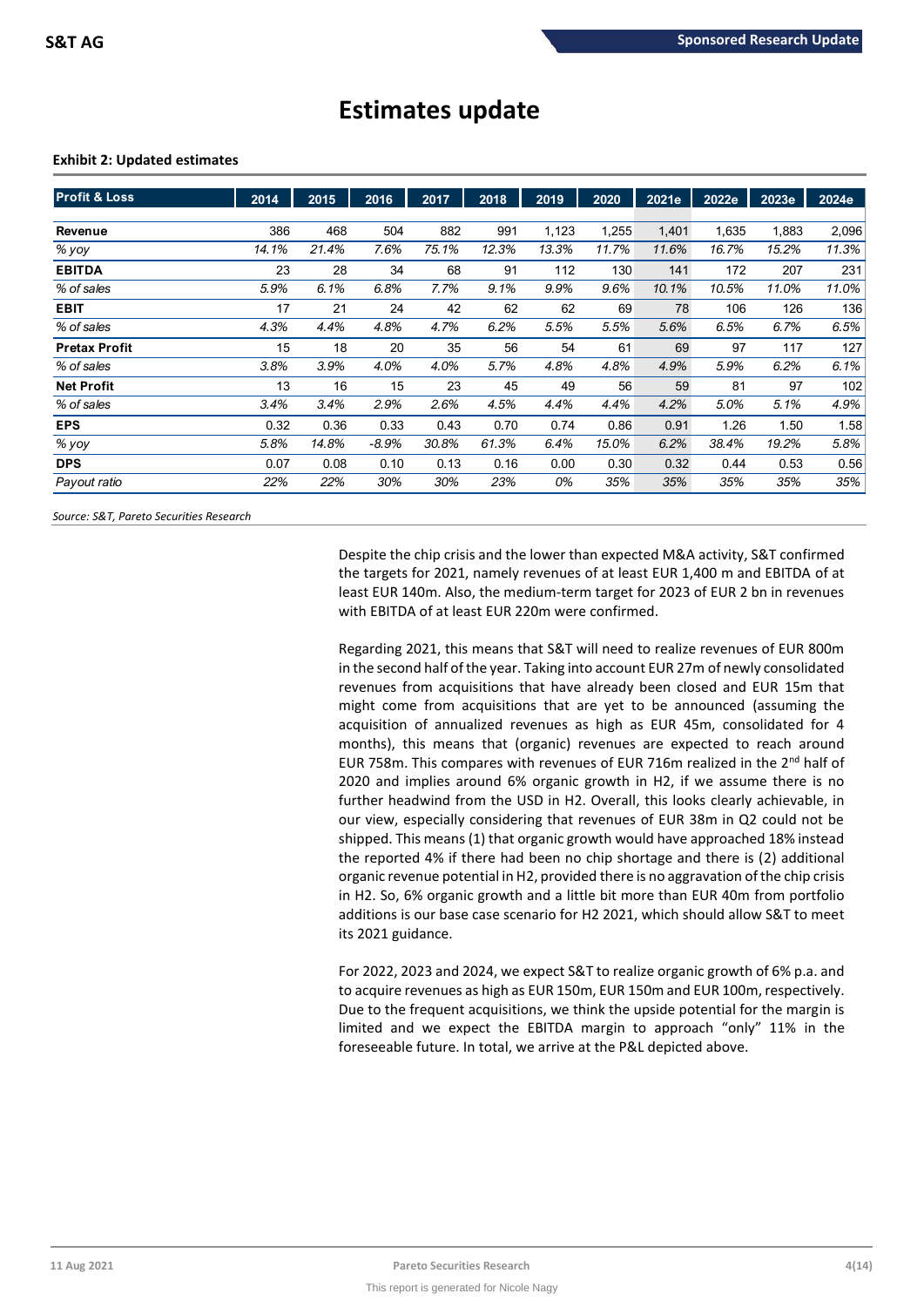# **Exhibit 3: Changes to our estimates**

|                   |             |       | 2021e      |              |       | 2022e      |              | 2023e |            |              |
|-------------------|-------------|-------|------------|--------------|-------|------------|--------------|-------|------------|--------------|
| <b>S&amp;T AG</b> |             | Old   | <b>New</b> | <b>Delta</b> | Old   | <b>New</b> | <b>Delta</b> | Old   | <b>New</b> | <b>Delta</b> |
| <b>Revenues</b>   | <b>EURm</b> | 1.467 | 1.401      | $-5%$        | 1.702 | 1,635      | $-4%$        | 1.904 | 1,883      | $-1%$        |
| <b>EBITDA</b>     |             | 148   | 141        | -5%          | 179   | 172        | $-4%$        | 209   | 207        | $-1%$        |
| <b>EBIT</b>       |             | 84    | 78         | -7%          | 108   | 106        | $-2\%$       | 129   | 126        | $-2%$        |
| Net result        |             | 64    | 59         | $-8%$        | 84    | 81         | $-3%$        | 99    | 97         | $-3%$        |
| <b>EPS</b>        | <b>EUR</b>  | 0.98  | 0.91       | $-8%$        | 1.29  | 1.26       | $-3%$        | 1.53  | 1.50       | $-2%$        |
|                   |             |       |            |              |       |            |              |       |            |              |

*Source: Pareto Securities Research*

This means that even though S&T's 2023 targets (EUR 2bn revenues, EUR 220m EBITDA) look ambitious from today's perspective, it is for sure in reach for the company but clearly dependent on the exact magnitude of future M&A activities. Please find above the changes to our estimates and the comparison of our numbers with the consensus in the table below.

# **Exhibit 4: Pareto vs. Factset consensus**

|                     |         | 2021e   |              |         | 2022e   |              | 2023e   |         |              |
|---------------------|---------|---------|--------------|---------|---------|--------------|---------|---------|--------------|
|                     | Pareto  | Cons.   | <b>Delta</b> | Pareto  | Cons.   | <b>Delta</b> | Pareto  | Cons.   | <b>Delta</b> |
|                     |         |         |              |         |         |              |         |         |              |
| <b>Revenues</b>     | 1,400.5 | 1,434.9 | $-2.4%$      | 1,634.6 | 1,593.7 | 2.6%         | 1,882.6 | 1,732.8 | 8.6%         |
| <b>Gross profit</b> | 546.2   | 547.6   | $-0.3%$      | 653.8   | 615.4   | 6.2%         | 753.1   | 671.5   | 12.1%        |
| <b>EBITDA</b>       | 141.5   | 145.0   | $-2.5%$      | 171.6   | 168.2   | 2.0%         | 207.1   | 189.1   | 9.5%         |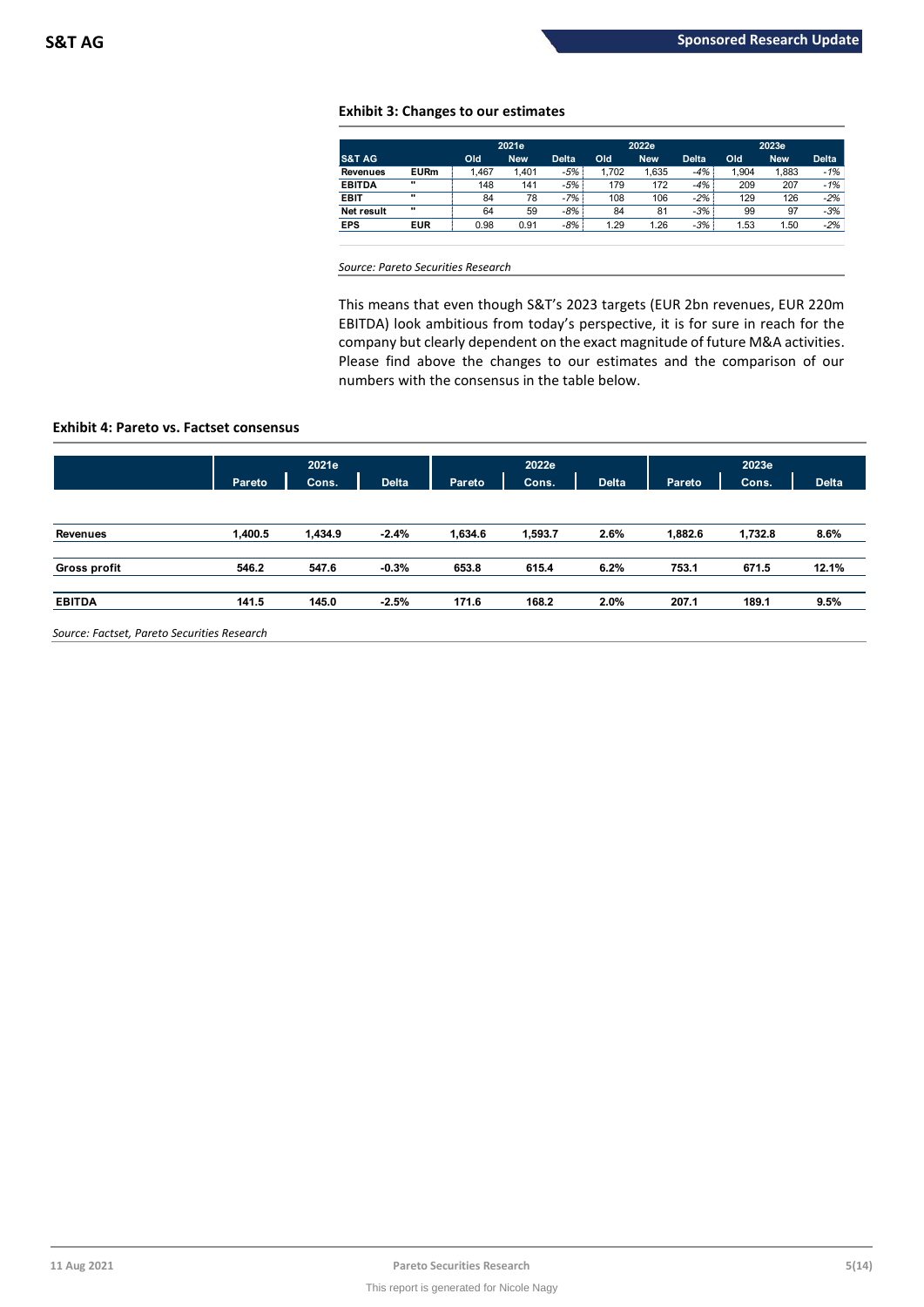# **Valuation update**

# **Exhibit 5: DCF**

| EUR <sub>m</sub>                 | 2021e | 2022e | <b>Phase I</b><br>2023e | 2024e | 2025e                 | 2026e | 2027e | <b>Phase II</b><br>2028e | 2029e               | 2030e | <b>Phase III</b> |
|----------------------------------|-------|-------|-------------------------|-------|-----------------------|-------|-------|--------------------------|---------------------|-------|------------------|
| <b>Revenues</b>                  | 1,401 | 1,635 | 1,883                   | 2,096 | 2,221                 | 2,343 | 2,461 | 2,571                    | 2,674               | 2,768 |                  |
| growth rate                      | 12%   | 17%   | 15%                     | 11%   | 6%                    | 6%    | 5%    | 5%                       | 4%                  | 4%    |                  |
| <b>EBITDA</b>                    | 141   | 172   | 207                     | 231   | 244                   | 258   | 271   | 283                      | 294                 | 304   |                  |
| EBITDA margin                    | 10.1% | 10.5% | 11.0%                   | 11.0% | 11.0%                 | 11.0% | 11.0% | 11.0%                    | 11.0%               | 11.0% |                  |
| Depr. & Amort. (FA)              | 42    | 41    | 53                      | 63    | 68                    | 77    | 76    | 75                       | 71                  | 66    |                  |
| % of sales                       | 3.0%  | 2.5%  | 2.8%                    | 3.0%  | 3.1%                  | 3.3%  | 3.1%  | 2.9%                     | 2.6%                | 2.4%  |                  |
| Depr. & Amort. (RoU)             | 21    | 25    | 28                      | 31    | 33                    | 35    | 37    | 39                       | 40                  | 42    |                  |
| % of sales                       | 1.5%  | 1.5%  | 1.5%                    | 1.5%  | 1.5%                  | 1.5%  | 1.5%  | 1.5%                     | 1.5%                | 1.5%  |                  |
| <b>EBIT</b>                      | 78    | 106   | 126                     | 136   | 143                   | 145   | 157   | 170                      | 183                 | 197   |                  |
| EBIT margin                      | 5.6%  | 6.5%  | 6.7%                    | 6.5%  | 6.4%                  | 6.2%  | 6.4%  | 6.6%                     | 6.9%                | 7.1%  |                  |
| Tax                              | (13)  | (18)  | (23)                    | (27)  | (29)                  | (29)  | (31)  | (34)                     | (37)                | (39)  |                  |
| Tax rate                         | 16%   | 17%   | 18%                     | 20%   | 20%                   | 20%   | 20%   | 20%                      | 20%                 | 20%   |                  |
| Capex                            | (34)  | (41)  | (47)                    | (52)  | (56)                  | (59)  | (62)  | (64)                     | (67)                | (69)  |                  |
| % of sales                       | 2.4%  | 2.5%  | 2.5%                    | 2.5%  | 2.5%                  | 2.5%  | 2.5%  | 2.5%                     | 2.5%                | 2.5%  |                  |
| <b>Acquisitions (ex NWC)</b>     | (7)   | (72)  | (72)                    | (48)  | 0                     | 0     | 0     | 0                        | 0                   | 0     |                  |
| % of sales                       | 0.5%  | 4.4%  | 3.8%                    | 2.3%  | 0.0%                  | 1.3%  | 1.9%  | 2.2%                     | 2.3%                | 8.5%  |                  |
| Change in WC & P                 | (28)  | (22)  | (22)                    | (26)  | (15)                  | (16)  | (17)  | (17)                     | (18)                | (19)  |                  |
| % of sales                       | 2.0%  | 1.4%  | 1.1%                    | 1.2%  | 0.7%                  | 0.7%  | 0.7%  | 0.7%                     | 0.7%                | 0.7%  |                  |
| <b>Free Cash Flow</b>            | 39    | (6)   | 16                      | 46    | 112                   | 119   | 124   | 129                      | 132                 | 136   | 2,967            |
| growth rate                      | nm    | nm    | nm                      | nm    | nm                    | 6%    | 4%    | 4%                       | 3%                  | 2%    | 3%               |
| <b>Present Value FCF</b>         | 38    | (5)   | 13                      | 36    | 81                    | 80    | 77    | 74                       | 71                  | 68    | 1,478            |
| <b>PV Phase I</b>                |       | 163   |                         |       | <b>Risk free rate</b> |       | 3.5%  |                          | Targ. equity ratio  |       | 85%              |
| <b>PV Phase II</b>               |       | 370   |                         |       | <b>Premium Equity</b> |       | 5.0%  |                          | <b>Beta</b>         |       | 1.0              |
| <b>PV Phase III</b>              |       | 1,478 |                         |       | <b>Premium Debt</b>   |       | 0.5%  |                          | <b>WACC</b>         |       | 7.7%             |
| <b>Enterprise value</b>          |       | 2,011 |                         |       | Sensitivity           |       |       |                          | Growth in phase III |       |                  |
| - Net debt (cash)                |       | (20)  |                         |       |                       |       | 2.0%  | 2.5%                     | 3.0%                | 3.5%  | 4.0%             |
| - Pension provisions             |       | 10    |                         |       |                       | 6.9%  | 30.4  | 33.1                     | 36.6                | 41.0  | 46.9             |
| - Minorities & Peripherals       |       | 5     |                         |       |                       | 7.3%  | 27.8  | 30.1                     | 32.9                | 36.4  | 41.0             |
| - Leasing liabilities            |       | 69    |                         |       | <b>WACC</b>           | 7.7%  | 30.4  | 27.5                     | 29.8                | 32.7  | 36.3             |
| - Paid-out dividends for last FY |       | 19    |                         |       |                       | 8.1%  | 23.7  | 25.3                     | 27.2                | 29.5  | 32.5             |
| +/- Other EV items               |       | 0     |                         |       |                       | 8.5%  | 22.0  | 23.4                     | 25.0                | 26.9  | 29.3             |
| <b>Equity value</b>              |       | 1,927 |                         |       |                       |       |       |                          |                     |       |                  |
| Number of shares (m)             |       | 64.6  |                         |       |                       |       |       |                          |                     |       |                  |
| Value per share $(\epsilon)$     |       | 30.0  |                         |       |                       |       |       |                          |                     |       |                  |
|                                  |       |       |                         |       |                       |       |       |                          |                     |       |                  |
| Current Price (€)                |       | 19.9  |                         |       |                       |       |       |                          |                     |       |                  |

S&T has paid out the dividend for 2020 in the meantime, which we deduct from the enterprise value in the DCF model above.

We book the cash deployed for future acquisitions ex investments into net working capital (NWC), which are included in the line "Change of WC & P", though.

NWC has been at high levels at EUR 182m at the end of H1 due to precautionary measures made necessary by the chip crisis. Dividing this number by our revenue estimate for 2021, we expect the NWC sales intensity to approach 13% of sales in 2021 and to go down to the targeted 12% as part of the PEC program only with a delay of 2 years. Thus, the net cash contribution from working capital is now expected to be negative in 2021 and beyond.

# **All in, we keep our price target at EUR 30 per share and re-iterate our "buy" recommendation.**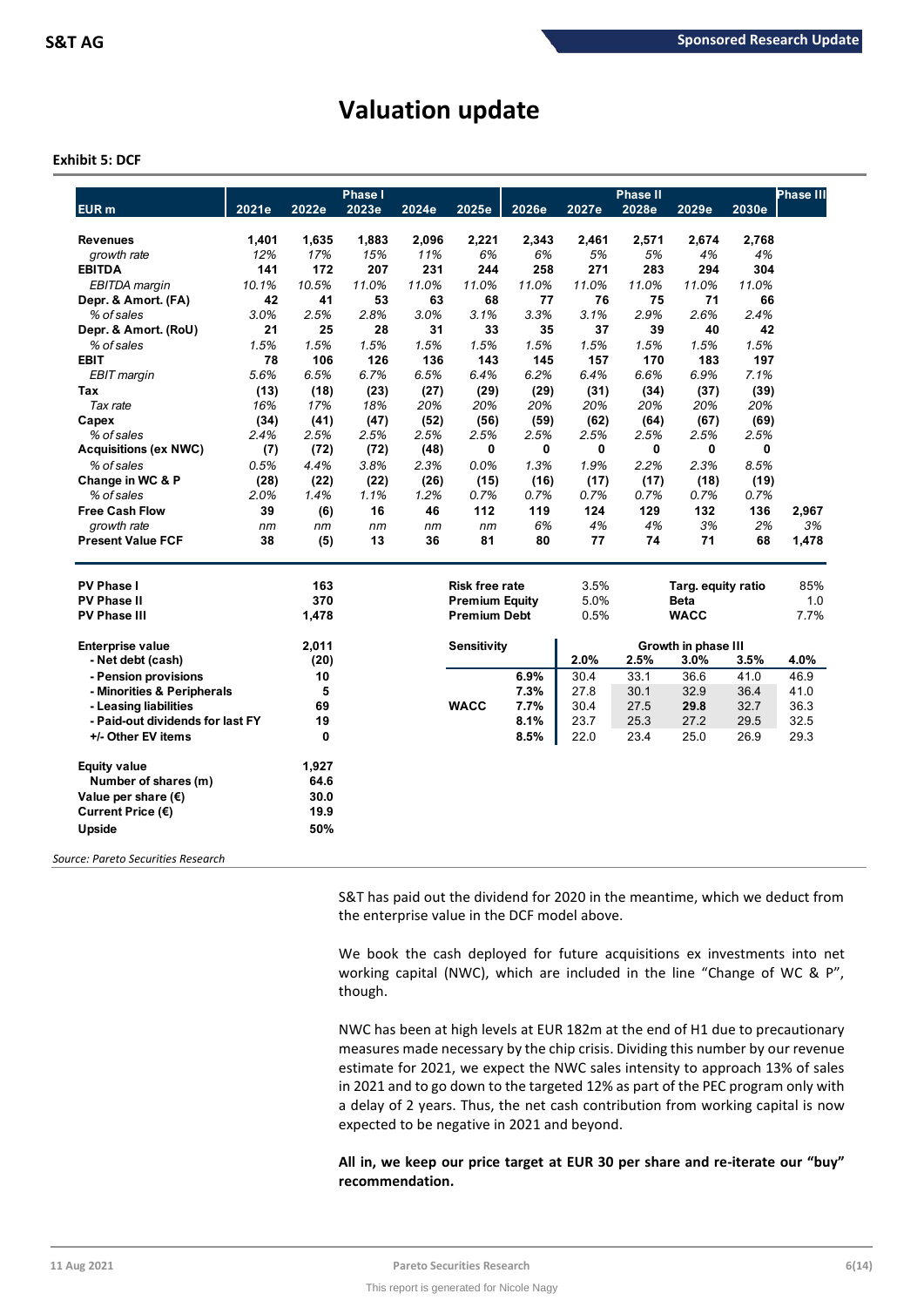# **Exhibit 6: Historical PE (consensus-based)**



*Source: Pareto Securities Research*

Our "buy" case is supported by the S&T share trading at a significant discount to (1) past levels and (2) the TecDAX.





*Source: Pareto Securities Research*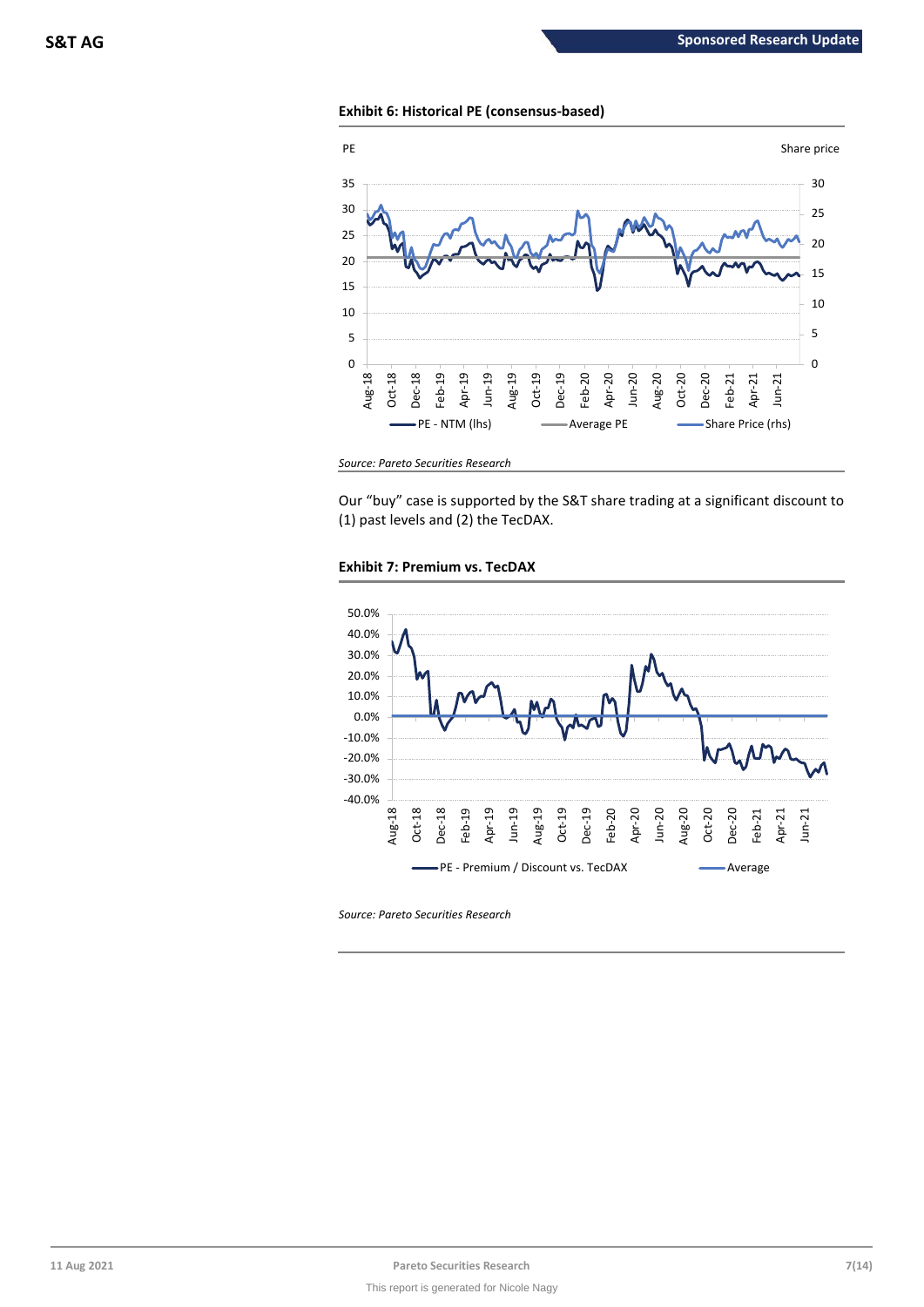# **Exhibit 8: Appendix - at a glance**

| <b>Business Units</b>                       |                                                                | <b>IT Services</b>                                                                                                                                                                                                                                                                                                                                                                                                                                                                                                                                                                                                                         |                                                                                                         | <b>IoT Solutions Europe</b>                                                                                                                                                          |                                                                                                                                                                                                                                                                                                                                                                            | <b>IoT Solutions America</b>                                                                                                                                   |                                                                                                                                                              |                                                                    |  |
|---------------------------------------------|----------------------------------------------------------------|--------------------------------------------------------------------------------------------------------------------------------------------------------------------------------------------------------------------------------------------------------------------------------------------------------------------------------------------------------------------------------------------------------------------------------------------------------------------------------------------------------------------------------------------------------------------------------------------------------------------------------------------|---------------------------------------------------------------------------------------------------------|--------------------------------------------------------------------------------------------------------------------------------------------------------------------------------------|----------------------------------------------------------------------------------------------------------------------------------------------------------------------------------------------------------------------------------------------------------------------------------------------------------------------------------------------------------------------------|----------------------------------------------------------------------------------------------------------------------------------------------------------------|--------------------------------------------------------------------------------------------------------------------------------------------------------------|--------------------------------------------------------------------|--|
| Products/<br>applications                   |                                                                | IT services to a broad range of enterprises. Managed<br>services. Operates according to the Plan - Build - Run<br>Principle. Plans to reduces share of hardware business.                                                                                                                                                                                                                                                                                                                                                                                                                                                                  |                                                                                                         | Solutions in the areas of loT and Industry 4.0,<br>combining hardware, middleware and services.<br>Markets served are in Europe and Asia.                                            |                                                                                                                                                                                                                                                                                                                                                                            |                                                                                                                                                                | Embedded hardware and software solutions<br>focussing on aviation, transport and<br>communication.                                                           |                                                                    |  |
| <b>Customers</b>                            |                                                                | Small and mid-sized enterprises in DACH and Eastern<br>European region                                                                                                                                                                                                                                                                                                                                                                                                                                                                                                                                                                     |                                                                                                         | Industrial applications such as industrial automation,<br>medical technologies, infotainment, energy<br>industry, and public transportation. Core is the<br>former Kontron business. |                                                                                                                                                                                                                                                                                                                                                                            | Communications and aviation customers                                                                                                                          |                                                                                                                                                              |                                                                    |  |
| <b>Market share/</b><br>positioning         |                                                                | Below 1% in SANT's footprint                                                                                                                                                                                                                                                                                                                                                                                                                                                                                                                                                                                                               |                                                                                                         | Below 1% in SANT's footprint                                                                                                                                                         |                                                                                                                                                                                                                                                                                                                                                                            | Only reasonable data from SANT's prospectus<br>reveals market share for Advantech of 8%,<br>Siemens 6% and ADLINK of 3% in the European<br>Economic Area (EWR) |                                                                                                                                                              |                                                                    |  |
| <b>Drivers</b>                              |                                                                | Outsourcing and cost cutting main drivers for GDP-like<br>growth for SANT in IT Services.                                                                                                                                                                                                                                                                                                                                                                                                                                                                                                                                                  |                                                                                                         | Connectivity of devices and increased need for<br>secure platforms in M2M, smart metering and other<br>applications drive market growth and innovation in<br>IoT.                    |                                                                                                                                                                                                                                                                                                                                                                            |                                                                                                                                                                | System-on-a-chip, enhanced software solutions and<br>niche but customized solutions in the automation,<br>infotainment, medical and transportation segments. |                                                                    |  |
| <b>Main competitors</b>                     |                                                                | Bechtle, Cancom, HPE, IBM, Accenture, Adesso,<br>Capgemini, Atos and other IT services companies                                                                                                                                                                                                                                                                                                                                                                                                                                                                                                                                           |                                                                                                         | Check Point Software, Intel, FireEye, Imperva,<br>Secunet, Compugroup, Vitec Software AB<br>Smart Energy: Landis & Gyr, Schneider Electric,<br>Siemens, Itron, IBM, Cisco, ABB       |                                                                                                                                                                                                                                                                                                                                                                            | Advantech, ADLINK, Siemens, Beckhoff and<br>Radisys                                                                                                            |                                                                                                                                                              |                                                                    |  |
| Entry barriers/<br>competitive<br>advantage |                                                                | High personnel and R&D intensive business, especially in IT Services (personnel) and Embedded Systems (R&D/pre-financing). SANT has high economies of<br>scale/scope once embedded products are developed and software products included. SANT has a low cost base (c. 50% of workforce is located in low cost<br>Eastern European countries), highly outsourced production to Foxconn and Ennoconn in China and Canada respectively, a strong customer retention effort (e.g.<br>trying to become single source supplier for automotive, industrial, aerospace and energy sector), only embedded and smart metering supplier and services | provider with a strong Eastern European production footprint, strong IP portfolio.                      |                                                                                                                                                                                      |                                                                                                                                                                                                                                                                                                                                                                            |                                                                                                                                                                |                                                                                                                                                              |                                                                    |  |
| <b>Strategy &amp;</b><br><b>Guidance</b>    | Strategy:<br>requirements, outsourcing)<br>(IV) Cross-selling. | (I) Support growth by frequent acquisitions, esp. turnarounds at low multiples.<br>(II) Benefit from megatrends (increased device and machine connectivity, security/firewall<br>(III) Increase the share of proprietary software in IoT solutions.<br>(V) Concentrate on embedded solutions (i.e.combine hard- and software.)                                                                                                                                                                                                                                                                                                             |                                                                                                         |                                                                                                                                                                                      | Revenues:<br>y/y<br><b>EBITDA</b><br>margin                                                                                                                                                                                                                                                                                                                                | <b>Guidance (08/2021)</b><br>> EUR 1,400m<br>11.6%<br>at least EUR 140m<br>10.0%                                                                               | <b>PASe</b><br>EUR 1401m<br>11.7%<br><b>EUR 141m</b><br>9.6%                                                                                                 | <b>Consensus</b><br>EUR 1435m<br>14.4%<br><b>EUR 145m</b><br>10.1% |  |
| 2020                                        | Sales (EURm)<br>y/y                                            | <b>EBITDA (EURm)</b><br>1255<br>Margin                                                                                                                                                                                                                                                                                                                                                                                                                                                                                                                                                                                                     | 130<br>10.4%                                                                                            |                                                                                                                                                                                      | EBIT adj. (EURm)<br>Margin                                                                                                                                                                                                                                                                                                                                                 | 69<br>5.5%                                                                                                                                                     | Sales 5Y hist, CAGR                                                                                                                                          | 22%                                                                |  |
| Sales & EBIT<br><b>Split</b>                | 20%<br>Germany<br>■ Austria<br>RoW                             | Sales split by region<br>17%<br>10%<br>26%<br>North America<br>Eastern Europe & Russia                                                                                                                                                                                                                                                                                                                                                                                                                                                                                                                                                     | Sales split by division<br>11%<br>48%<br>■ IT Services<br>loT Solutions Europe<br>loT Solutions America | 41%<br>51%                                                                                                                                                                           | <b>EBITDA split by division</b><br>11%<br><b>■ IT Services</b><br>loT Solutions Europe<br>loT Solutions America                                                                                                                                                                                                                                                            | 2,000<br>9.1%<br>1,600<br>1,200<br>800<br>400<br>0<br>$20^{18}$                                                                                                | Group financial<br>9.9% 10.4% 10.1% 10.5%<br>$.40^{\circ}$<br>255<br>$20^{20}$<br>2022e<br>-EBITDA margin<br>Group                                           | 12%<br>$-11.0%$<br>10%<br>6%<br>4%<br>2%<br>0%                     |  |
| Shareholder<br>structure &<br>management    | CEO                                                            | <b>Hannes Niederhauser</b><br>CEO (since 2011)<br>• Hannes Niederhauser joined the<br>company in 2011 as CEO. Following his<br>studies in electrical engineering at the<br>Graz University of Technology, the<br>Austrian-born manager worked as a<br>developer of microchips and in the<br>embedded computer segment. Prior he<br>has been the main shareholder and<br>CEO of Kontron AG from 1999 to 2007,<br>which became the world's largest<br>provider in the field of embedded<br>computing.                                                                                                                                        | <b>CFO</b>                                                                                              | <b>Richard Neuwirth</b><br>CFO (since 2013)<br>jurisprudence and business<br>company's CFO.                                                                                          | • Richard Neuwirth has degrees in<br>administration. He began his career as a<br>lawyer working for a Vienna-based firm.<br>He joined S&T in 2006, and has held a<br>variety of management positions at it,<br>with these including managing director<br>of S&T Bulgaria and country manager<br>and sales director of S&T Austria. As of<br>July 2013, Neuwirth became the |                                                                                                                                                                | Shareholder structure<br>68%<br>■ Ennoconn Corp. ■ AGI<br>■ Free Float                                                                                       | 27%<br>5%                                                          |  |
| # of employees<br>FY 2020                   |                                                                |                                                                                                                                                                                                                                                                                                                                                                                                                                                                                                                                                                                                                                            |                                                                                                         | 6,067                                                                                                                                                                                |                                                                                                                                                                                                                                                                                                                                                                            |                                                                                                                                                                |                                                                                                                                                              |                                                                    |  |

*Source: Pareto Securities Research*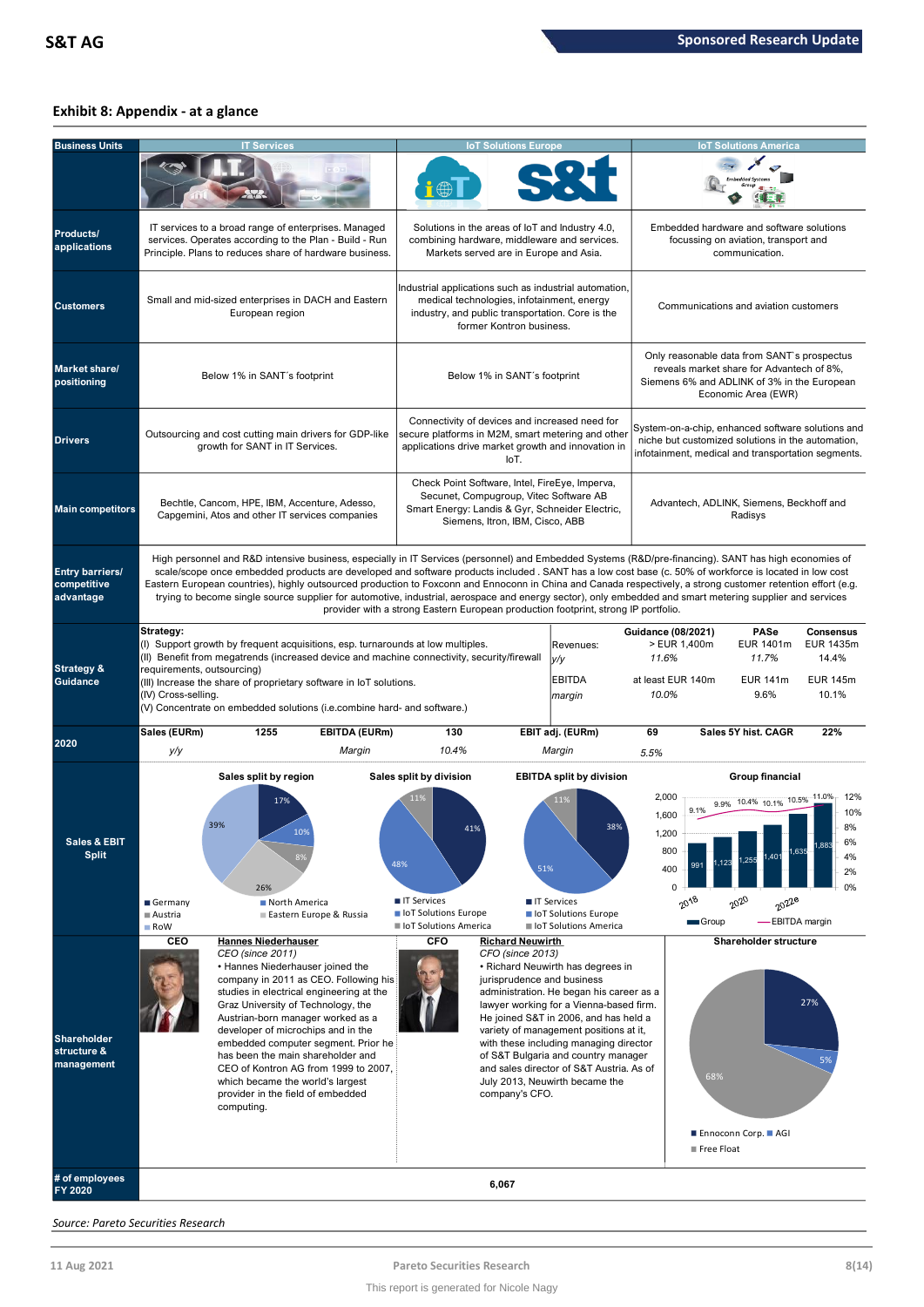| PROFIT & LOSS (fiscal year) (EURm)             | 2016    | 2017   | 2018                     | 2019                     | 2020        | 2021e        | 2022e        | 2023e   |
|------------------------------------------------|---------|--------|--------------------------|--------------------------|-------------|--------------|--------------|---------|
| <b>Revenues</b>                                | 504     | 882    | 991                      | 1,123                    | 1,255       | 1,401        | 1,635        | 1,883   |
| <b>EBITDA</b>                                  | 34      | 68     | 91                       | 112                      | 130         | 141          | 172          | 207     |
| Depreciation & amortisation                    | (10)    | (26)   | (29)                     | (50)                     | (61)        | (63)         | (66)         | (81)    |
| EBIT                                           | 24      | 42     | 62                       | 62                       | 68          | 78           | 106          | 126     |
| Net interest                                   | (4)     | (6)    | (5)                      | (8)                      | (8)         | (10)         | (9)          | (9)     |
| Other financial items                          |         |        | $\overline{a}$           | ÷,                       |             |              |              |         |
| <b>Profit before taxes</b>                     | 20      | 35     | 56                       | 54                       | 61          | 69           | 97           | 117     |
| Taxes                                          | 0       | (6)    | (8)                      | (5)                      | (6)         | (11)         | (16)         | (21)    |
| Minority interest                              | (6)     | (7)    | (3)                      | (0)                      | $\mathbf 1$ | $\mathbf{1}$ | $\mathbf 1$  | 1       |
| Net profit                                     | 15      | 23     | 45                       | 49                       | 56          | 59           | 81           | 97      |
| EPS reported                                   | 0.33    | 0.43   | 0.70                     | 0.74                     | 0.85        | 0.91         | 1.26         | 1.50    |
| <b>EPS adjusted</b>                            | 0.31    | 0.43   | 0.70                     | 0.74                     | 0.85        | 0.91         | 1.26         | 1.50    |
| <b>DPS</b>                                     | 0.10    | 0.13   | 0.16                     |                          | 0.30        | 0.32         | 0.44         | 0.53    |
| <b>BALANCE SHEET (EURm)</b>                    | 2016    | 2017   | 2018                     | 2019                     | 2020        | 2021e        | 2022e        | 2023e   |
| Tangible non current assets                    | 28      | 32     | 37                       | 38                       | 80          | 77           | 110          | 139     |
| Other non-current assets                       | 184     | 195    | 273                      | 392                      | 403         | 436          | 474          | 511     |
| Other current assets                           | 331     | 361    | 366                      | 483                      | 481         | 547          | 599          | 650     |
| Cash & equivalents                             | 126     | 217    | 172                      | 312                      | 282         | 281          | 248          | 228     |
| <b>Total assets</b>                            | 669     | 805    | 848                      | 1,226                    | 1,247       | 1,341        | 1,431        | 1,528   |
| Total equity                                   | 241     | 332    | 367                      | 385                      | 409         | 448          | 507          | 575     |
| Interest-bearing non-current debt              | 94      | 115    | 113                      | 283                      | 262         | 249          | 249          | 249     |
| Interest-bearing current debt                  |         |        | $\overline{\phantom{m}}$ | $\overline{\phantom{a}}$ |             |              |              |         |
| Other Debt                                     | 332     | 356    | 366                      | 549                      | 565         | 634          | 664          | 694     |
| <b>Total liabilites &amp; equity</b>           | 669     | 805    | 848                      | 1,226                    | 1,247       | 1,341        | 1,431        | 1,528   |
| <b>CASH FLOW (EURm)</b>                        | 2016    | 2017   | 2018                     | 2019                     | 2020        | 2021e        | 2022e        | 2023e   |
| Cash earnings                                  | 131     | 46     | 48                       | 82                       | 112         | 100          | 122          | 149     |
| Change in working capital                      | (70)    | (1)    | (12)                     | $\overline{2}$           | 29          | (28)         | (22)         | (22)    |
| Cash flow from investments                     | (74)    | (39)   | (63)                     | (56)                     | (77)        | (41)         | (112)        | (119)   |
| Cash flow from financing                       | 72      | 93     | (21)                     | 84                       | (66)        | (32)         | (21)         | (28)    |
| Net cash flow                                  | 65      | 91     | (45)                     | 141                      | (30)        | (0)          | (34)         | (20)    |
| <b>CAPITALIZATION &amp; VALUATION (EURm)</b>   | 2016    | 2017   | 2018                     | 2019                     | 2020        | 2021e        | 2022e        | 2023e   |
| Share price (EUR end)                          | 8.7     | 18.0   | 15.8                     | 21.3                     | 19.3        | 19.5         | 19.5         | 19.5    |
| Number of shares end period                    | 49      | 63     | 66                       | 66                       | 65          | 65           | 65           | 65      |
| Net interest bearing debt                      | (32)    | (102)  | (58)                     | (30)                     | (20)        | (32)         | $\mathbf{1}$ | 21      |
| <b>Enterprise value</b>                        | 481     | 1,066  | 998                      | 1,385                    | 1,232       | 1,230        | 1,263        | 1,282   |
| EV/Sales                                       | $1.0\,$ | 1.2    | $1.0\,$                  | 1.2                      | $1.0\,$     | 0.9          | 0.8          | 0.7     |
| EV/EBITDA                                      | 14.0    | 15.7   | 11.0                     | 12.4                     | 9.5         | 8.7          | 7.4          | $6.2\,$ |
| EV/EBIT                                        | 19.9    | 25.5   | 16.2                     | 22.4                     | 18.0        | 15.7         | 11.9         | 10.2    |
| P/E reported                                   | 26.3    | 41.5   | 22.6                     | 28.6                     | 22.6        | 21.4         | 15.5         | 13.0    |
| P/E adjusted                                   | 28.4    | 41.5   | 22.6                     | 28.6                     | 22.6        | 21.4         | 15.5         | 13.0    |
| P/B                                            | 2.8     | 3.7    | 2.9                      | 3.8                      | 3.1         | 2.8          | 2.5          | 2.2     |
| <b>FINANCIAL ANALYSIS &amp; CREDIT METRICS</b> | 2016    | 2017   | 2018                     | 2019                     | 2020        | 2021e        | 2022e        | 2023e   |
| ROE adjusted (%)                               | 7.9     | 7.9    | 12.9                     | 13.1                     | 14.0        | 13.7         | 17.0         | 17.9    |
| Dividend yield (%)                             | $1.1\,$ | 0.7    | $1.0\,$                  |                          | 1.6         | 1.6          | 2.3          | 2.7     |
| EBITDA margin (%)                              | $6.8\,$ | 7.7    | 9.1                      | 9.9                      | 10.4        | $10.1\,$     | 10.5         | 11.0    |
| EBIT margin (%)                                | 4.8     | 4.7    | $6.2\,$                  | 5.5                      | $5.4\,$     | $5.6\,$      | 6.5          | $6.7\,$ |
| NIBD/EBITDA                                    | (0.93)  | (1.50) | (0.64)                   | (0.26)                   | (0.16)      | (0.23)       | 0.01         | 0.10    |
| EBITDA/Net interest                            | 8.28    | 10.72  | 17.56                    | 14.54                    | 16.89       | 14.78        | 18.92        | 22.45   |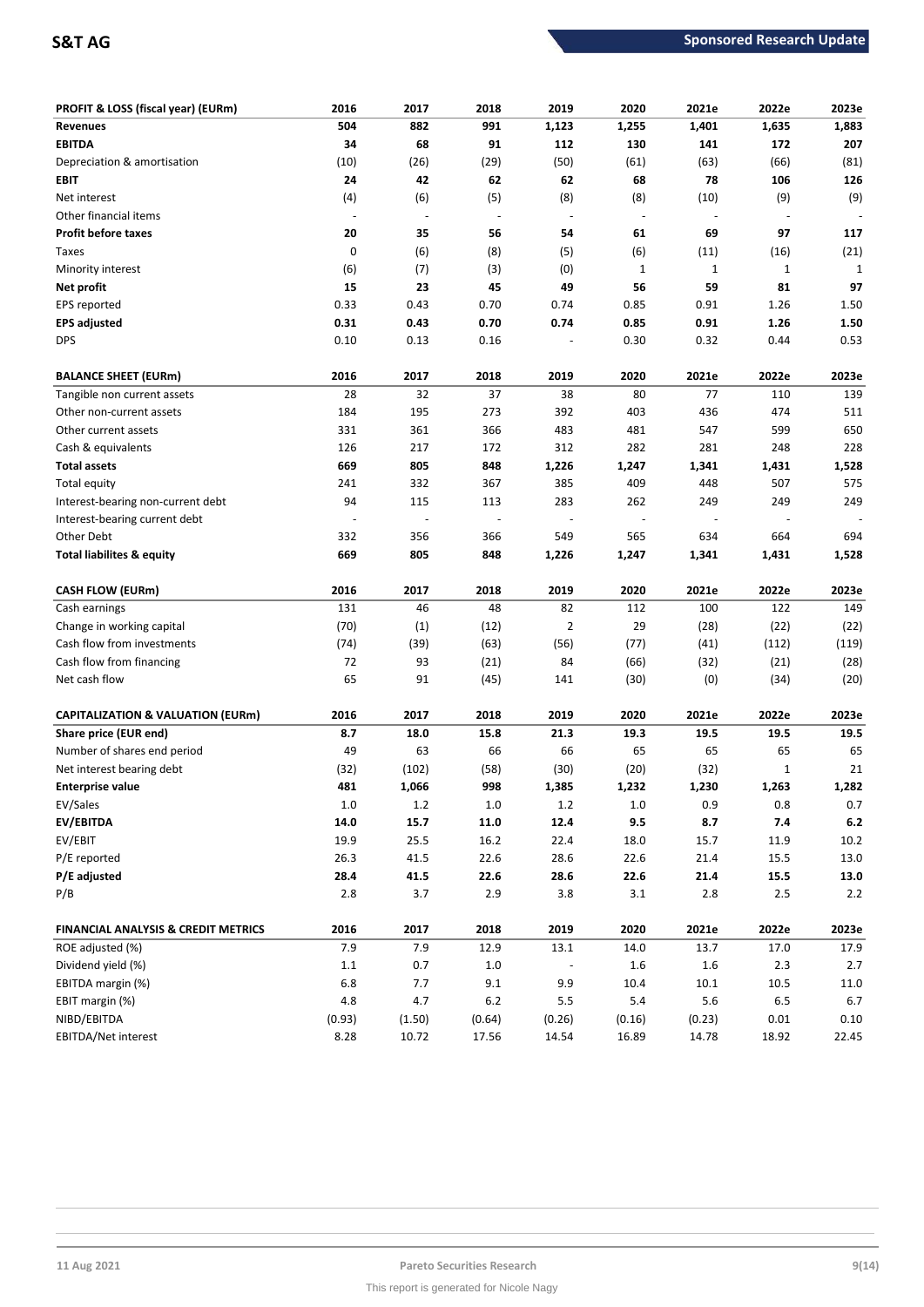# **Disclaimer and legal disclosures**

# **Origin of the publication or report**

This publication or report originates from Pareto Securities AS, reg. no. 956 632 374 (Norway), Pareto Securities AS, Frankfu rt branch, reg. no. DE 320 965 513 / HR B 109177 (Germany) or Pareto Securities AB, reg. no. 556206-8956 (Sweden) (together the Group Companies or the "Pareto Securities Group") acting through their common unit Pareto Securities Research. The Group Companies are supervised by the Financial Supervisory Authority of their respective home countries.

# **Content of the publication or report**

This publication or report has been prepared solely by Pareto Securities Research.

Opinions or suggestions from Pareto Securities Research may deviate from recommendations or opinions presented by other departments or companies in the Pareto Securities Group. The reason may typically be the result of differing time horizons, methodologies, contexts or other factors.

## **Sponsored research**

Please note that if this report is labelled as "sponsored research" on the front page, Pareto Securities has entered into an agreement with the company about the preparation of research reports and receives compensation from the company for this service. Sponsored research is prepared by the Research Department of Pareto Securities without any instruction rights by the company. Sponsored research is however commissioned for and paid by the company and such material is considered by Pareto Securities to qualify as an acceptable minor non-monetary benefit according to the EU MiFID II Directive.

# **Basis and methods for assessment**

Opinions and price targets are based on one or more methods of valuation, for instance cash flow analysis, use of multiples, behavioral technical analyses of underlying market movements in combination with considerations of the market situation and the time horizon. Key assumptions of forecasts, price targets and projections in research cited or reproduced appear in the research material from the named sources. The date of publication appears from the research material cited or reproduced. Opinions and estimates may be updated in subsequent versions of the publication or report, provided in subsequent versions of t that the relevant company/issuer is treated anew in such later versions of the publication or report.

Pareto Securities Research may provide credit research with more specific price targets based on different valuation methods, including the analysis of key credit ratios and other factors describing the securities creditworthiness, peer group analysis of securities with similar creditworthiness and different DCF-valuations. All descriptions of loan agreement structures and loan agreement features are obtained from sources which Pareto Securities Research believes to be reliable, but Pareto Securities Research does not represent or warrant their accuracy. Be aware that investors should go through the specific complete loan agreement before investing in any bonds and not base an investment decision based solely on information contained in this publication or report.

Pareto Securities Research has no fixed schedule for updating publications or reports.

Unless otherwise stated on the first page, the publication or report has not been reviewed by the issuer before dissemination. In instances where all or part of a report is presented to the issuer prior to publication, the purpose is to ensure that facts are correct.

## **Validity of the publication or report**

All opinions and estimates in this publication or report are, regardless of source, given in good faith and may only be valid as of the stated date of this publication or report and are subject to change without notice.

## **No individual investment or tax advice**

The publication or report is intended only to provide general and preliminary information to investors and shall not be construed as the basis for any investment decision. This publication or report has been prepared by Pareto Securities Research as general information for private use of investors to whom the publication or report has been distributed, but it is not intended as a personal recommendation of partiɑɪlar financial instruments or strategies and thus it does not provide individually tailored investmen tadvice, and does not take into account the individual investor's particular<br>financial situation suitability of an investment as regards his/her financial and fiscal situation and investment objectives. The investor bears the risk of losses in connection with an investment.

Before acting on any information in this publication or report, we recommend consulting your financial advisor.

The information contained in this publication or report does not constitute advice on the tax consequences of making any particular investment decision. Each investor shall make his/her own appraisal of the tax and other financial merits of his/her investment.

### **Sources**

This publication or report may be based on or contain information, such as opinions, recommendations, estimates, price targets and valuations which emanate from Pareto Securities Research' analysts or representatives, publicly available information, information from other units or companies in the Group Companies, or other named sources.

To the extent this publication or report is based on or contains information emanating from other sources ("Other Sources") than Pareto Securities Research ("External Information"), Pareto Securities Research has deemed the Other Sources to be reliable but neither the companies in the Pareto Securities Group, others associated or affiliated with said companies nor any other person, guarantee the accuracy, adequacy or completeness of the External Information.

# **Ratings**

| Equity ratings: | "Buy"  | Pareto Securities Research expects this financial instrument's total return to exceed 10% over the next 12 months                   |
|-----------------|--------|-------------------------------------------------------------------------------------------------------------------------------------|
|                 | "Hold" | Pareto Securities Research expects this financial instrument's total return to be between -10% and 10% over the next 12 months      |
|                 | "Sell" | Pareto Securities Research expects this financial instrument's total return to be negative by more than 10% over the next 12 months |

Analysts Certification<br>The research analyst(s) whose name(s) appear on research reports prepared by Pareto Securities Research certify that: (i) all of the views expressed in the research report accurately reflect their pe "Hold" Pareto Securities Research expects this financial instrument's total return to be between -1.0% and 10% over the next 12 months<br>"Sell" Pareto Securities Research expects this financial instrument's total return to b research analysts in research reports that are prepared by Pareto Securities Research.

The research analysts whose names appears on research reports prepared by Pareto Securities Research received compensation that is based upon various factors including Pareto Securities' total<br>revenues, a portion of which

## **Limitation of liability**

Pareto Securities Group or other associated and affiliated companies assume no liablity as regards to any investment, divestment or retention decision taken by the investor on the basis of this<br>publication or report. In no resulting from the information in this publication or report.

Neither the information nor any opinion which may be expressed herein constitutes a soligitation by Pareto Securities Research of purchase or sale of any securities nor does it constitute a soligitation to any person in any jurisdiction where solicitation would be unlawful. All information contained in this research report has been compiled from sources believed to be reliable. However, no representation or warranty, express or implied, is made with respect to the completeness or accuracy of its contents, and it is not to be relied upon as authoritative.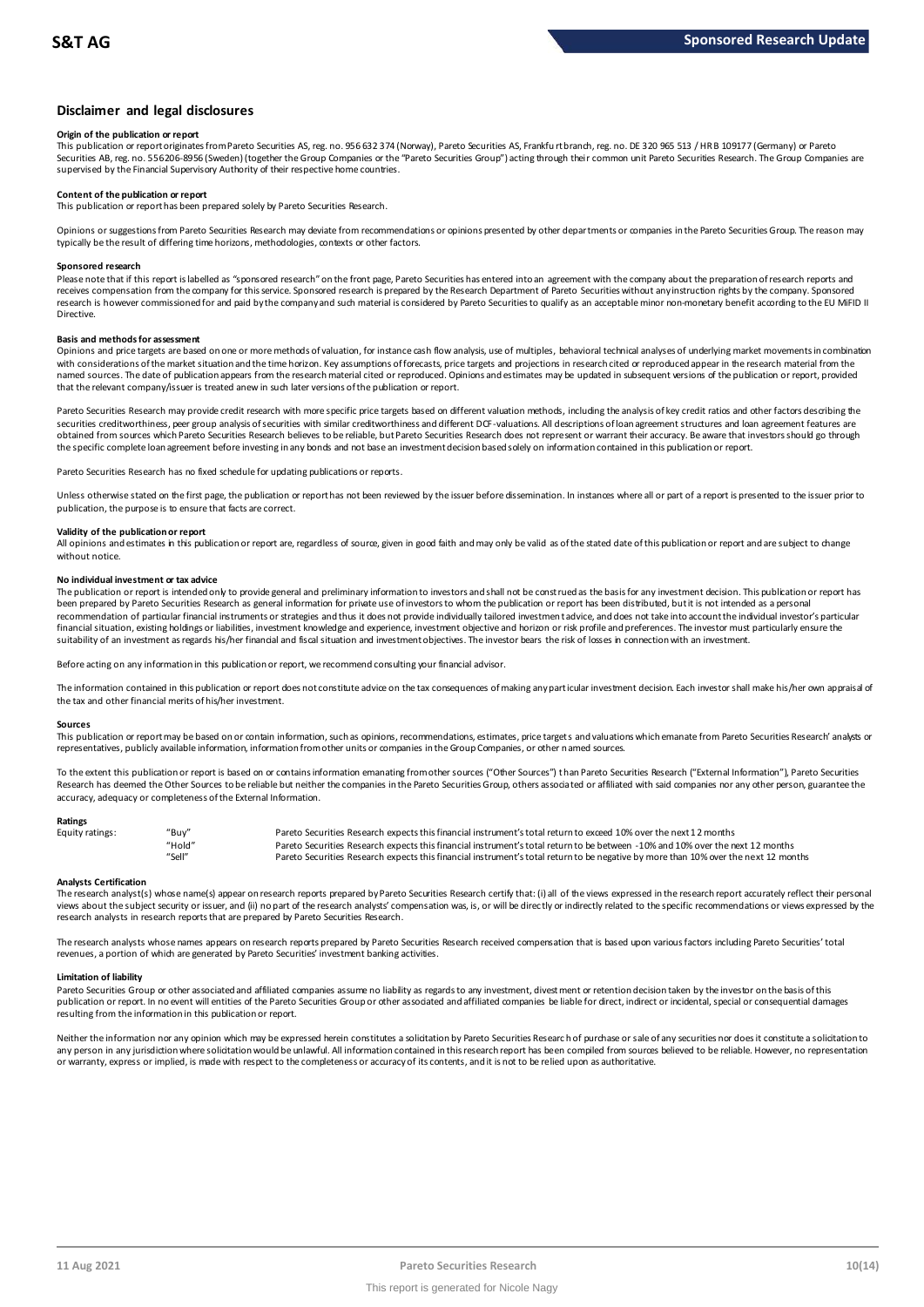# **Risk information**

The risk of investing in certain financial instruments, including those mentioned in this document, is generally high, as their market value is exposed to a lot of different factors such as the operational and financial conditions of the relevant company, growth prospects, change in interest rates, the economic and political environment, foreign exchange rates, shifts in market sentiments etc. Where an investment met.<br>or securit the investor. Past performance is not a guide to future performance. Estimates of future performance are based on assumptions that may not be realized. When investing in individual shares, the investor may lose all or part of the investments.

# **Conflicts of interest**

Companies in the Pareto Securities Group, affiliates or staff of companies in the Pareto Securities Group, may perform services for, solicit business from, make a market in, hold long or short positions in, or otherwise be interested in the investments (including derivatives) of any company mentioned in the publication or report.

In addition Pareto Securities Group, or affiliates, may from time to time have a broking, advisory or other relationship with a company which is the subject of or referred to in the relevant Research, including acting as that company's official or sponsoring broker and providing investment banking or other financial services. It is the policy of Pareto to seek to act as corporate adviser or broker to some of the<br>companies which a

To limit possible conflicts of interest and counter the abuse of inside knowledge, the analysts of Pareto Securities Research are subject to internal rules on sound ethical conduct, the management of inside<br>information, ha legislation and relevant industry standards. The object of the internal rules is for example to ensure that no analyst will abuse or cause others to abuse confidential information. It is the policy of Pareto Securities Research that no link exists between revenues from capital markets activities and individual analyst remuneration. The Group Companies are members of national stockbrokers' associations in each of the countries in which the Group Companies have their head offices. Internal rules have been developed in accordance with recommendations issued by the stockbrokers associations. This material has been prepared following the Pareto Securities Conflict of Interest Policy.

The guidelines in the policy indude rules and measures aimed at achieving a sufficient degree of independence between various departments, business areas and sub-business areas within the Pareto<br>Securities Group in order t measures is to restrict the flow of information between certain business areas and sub-business areas within the Pareto Securities Group, where conflicts of interest may arise and to safeguard the impartialness of the empl The guidelines in the policy indude rules and measures aimed at achieving a sufficient degree of independence between various departments, business areas and sub-business areas within the Pareto<br>Securities Group in order t Walls, to restrict the flows of sensitive information from such departments. The internal guidelines also include, without limitation, rules aimed at securing the impartialness of, e.g., analysts working in the<br>Pareto Secu Pareto Securities Group rules concerning contacts with covered companies and rules concerning personal account trading carried out by analysts.

# **Distribution restriction**

The securities referred to in this publication or report may not be eligible for sale in some jurisdictions and persons into whose possession this document comes should inform themselves about and observe Pareto Securities Group rules concerning contacts with covered companies and rules concerning personal account trading carried out by analysts.<br>Distribution restriction<br>The securities referred to in this publication or rep Authority (FCA).

This research is only intended for and may only be distributed to institutional investors in the United States and U.S entities seeking more information about any of the issuers or securities discussed in this report should contact Pareto Securities Inc. at 150 East 52nd Street, New York, NY 10022, Tel. 212 829 4200.

Pareto Securities Inc. is a broker-dealer registered with the U.S. Securities and Exchange Commission and is a member of FINRA & SIPC. U.S. To the extent required by applicable U.S. laws and regulations, Pareto Securities Inc. accepts responsibility for the contents of this publication. Investment products provided by or through Pareto Securities Inc. or Pareto Securities Research are not FDIC insured, may lose value and are not guaranteed by Pareto Securities Inc. or Pareto Securities Research. Investing in non-U.S. securities may entail certain risks. This document does not constitute or form part of any offer for sale or subscription, nor shall it or any part of it form the basis of or be relied on in connection with any contract or commitment whatsoever. The securities of non-U.S. issuers may not be registered with or subject to SEC reporting and other requirements. The information available about non-U.S. companies may be limited, and non-U.S. companies are generally not subject to the same uniform auditing and subject to the same unif reporting standards as U.S. companies. Market rules, conventions and practices may differ from U.S. markets, adding to transaction costs or causing delays in the purchase or sale of securities. Securities of some non-U.S. companies may not be as liquid as securities of comparable U.S. companies. Fluctuations in the values of national currencies, as well as the potential for governmental restrictions on currency movements, can significantly erode principal and investment returns.

Pareto Securities Research may have material conflicts of interest related to the production or distribution of this research report which, with regard to Pareto Securities Research, are disclosed herein.

# **Distribution in Singapore**

Pareto Securities Pte Ltd holds a Capital Markets Services License is an exempt financial advisor under Financial Advisers Act, Chapter 110 ("FAA") of Singapore and a subsidiary of Pareto Securities AS.

This report is directed solely to persons who qualify as "accredited investors", "expert investors" and "institutional investors" as defined in section 4A(1) Securities and Futures Act, Chapter 289 ("SFA") Distribution in Singapore<br>Pareto Securities Pte Ltd holds a Capital Markets Services License is an exempt financial advisor under Financial Advisers Act, Chapter 110 ("FAA") of Singapore and a subsidiary of Pareto Securiti person. You should seek advice from a financial adviser regarding the suitability of any product referred to in this report, taking into account your specific financial objectives, financial situation or particular needs before making a commitment to purchase any such product. Please contact Pareto Securities Pte Ltd, 16 Collyer Quay, # 2 7-02 Income at Raffles, Singapore 049318, at +65 6408 9800 in matters arising from, or in connection with this report.

Additional provisions on Recommendations distributed in the Canada<br>Canadian recipients of this research report are advised that this research report is not, and under no circumstances is it to be construed as an offer to s that may be described herein. This research report is not, and under no circumstances is it to be construed as, a prospectus, offering memorandum, advertisement or a public offering in Canada of such from, or in connection with this report.<br>Additional provisions on Recommendations distributed in the Canada<br>Canadian recipients of this research report are advised that this research report is not, and under no circumstanc representation to the contrary is an offence. Any securities described or discussed within this research report may only be distributed in Canada in accordance with applicable provincial and territorial<br>securities laws. An securities regulators and only by a dealer properly registered under applicable securities laws or, alternatively, pursuant to an exemption from the dealer registration requirement in the relevant province or territory of Canada in which such offer or sale is made. Under no circumstances is the information contained herein to be construed as investment advice in any province or territory of Canada nor should it be construed as being tailored to the needs of the recipient. Canadian redpients are advised that Pareto Securities AS, its affiliates and its authorized agents are not responsible for, nor do they accept, any liability whatsoever for any direct or consequential loss arising from any use of this research report or the information contained herein.

# **Distribution in United Kingdom**

This publication is issued for the benefit of persons who qualify as eligible counterparties or professional dients and should be made available only to such persons and is exempt from the restriction on financial promotion in s21 of the Financial Services and Markets Act 2000 in reliance on provision in the FPO.

# **Copyright**

This publication or report may not be mechanically duplicated, photocopied or otherwise reproduced, in full or in part, under applicable copyright laws. Any infringement of Pareto Securities Research's copyright can be pursued legally whereby the infringer will be held liable for any and all losses and expenses incurred by the infringement.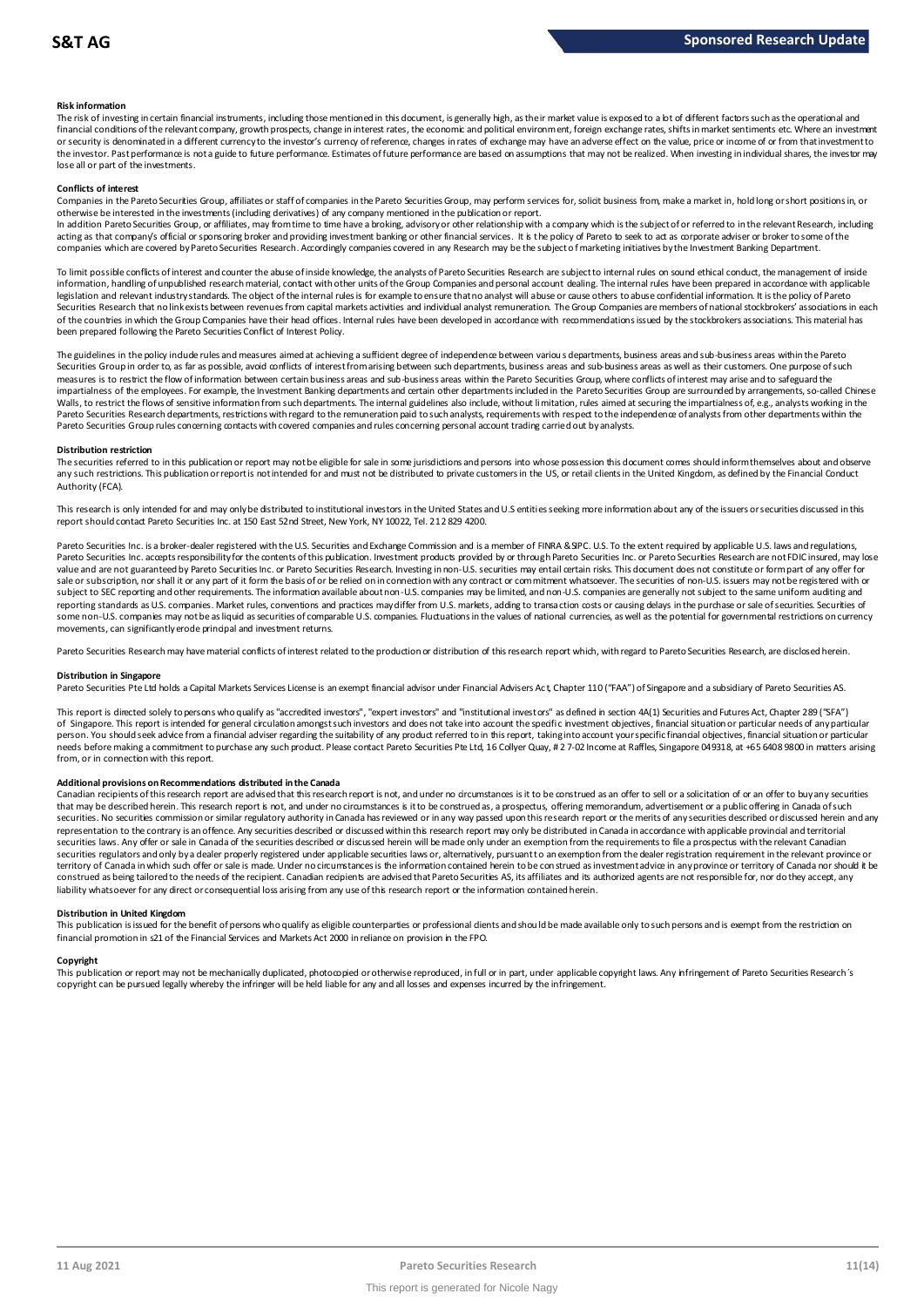# **Appendix A**

Disclosure requirements in accordance with Commission Delegated Regulation (EU) 2016/958 and the FINRA Rule 2241

|                                                                                              |                             |        | Disclosure requirements in accordance with Commission Delegated Regulation (EU) 2016/958 and the FINRA Rule 2241                                                                                           |                             |       |  |
|----------------------------------------------------------------------------------------------|-----------------------------|--------|------------------------------------------------------------------------------------------------------------------------------------------------------------------------------------------------------------|-----------------------------|-------|--|
| any company where a recommendation has been produced or distributed by Pareto Securities AS. |                             |        | The below list shows companies where Pareto Securities AS - together with affiliated companies and/or persons - owns a net long position of the shares exceeding 0,5% of the total issued share capital in |                             |       |  |
| Companies                                                                                    | No. of shares Holdings in % |        | Companies                                                                                                                                                                                                  | No. of shares Holdings in % |       |  |
| ArcticZymes Technologies                                                                     | 598.575                     | 124%   | SpareBank 1Ringerike Hadeland                                                                                                                                                                              | 100.000                     | 0.64% |  |
| <b>Bonheur</b>                                                                               | 241.145                     | 0.57%  | Sparebank 1SMN                                                                                                                                                                                             | 1875.442                    | 1.44% |  |
| <b>DOF</b>                                                                                   | 2.366.346                   | 0.75%  | Sparebank 1SR-Bank                                                                                                                                                                                         | 1.850.014                   | 0.72% |  |
| Pareto Bank                                                                                  | 16.235.830                  | 23.38% | SpareBank 1Østfold Akershus                                                                                                                                                                                | 1.215.116                   | 9.81% |  |
| Quantafuel                                                                                   | 1.119.887                   | 0.89%  | SpareBank 1Østlandet                                                                                                                                                                                       | 3.825.292                   | 3.60% |  |
| Sandnes Sparebank                                                                            | 126.013                     | 0.55%  | Sparebanken Møre                                                                                                                                                                                           | 305.239                     | 3.09% |  |
| Selvaag Bolig                                                                                | 3,176,925                   | 3.39%  | Sparebanken Sør                                                                                                                                                                                            | 433.744                     | 2.77% |  |
| SpareBank 1BV                                                                                | 1.771.308                   | 2.81%  | Sparebanken Vest                                                                                                                                                                                           | 6.805.073                   | 6.34% |  |
| Sparebank 1Nord-Norge                                                                        | 4.144.124                   | 4.13%  |                                                                                                                                                                                                            |                             |       |  |
|                                                                                              |                             |        |                                                                                                                                                                                                            |                             |       |  |

Pareto Securities AS may hold financial instruments in companies where a recommendation has been produced or distributed by Pareto Securities AS in connection with rendering investment services,<br>including Market Making.

| naterial interest" means holdings exceeding a value of NOK 50 000. | Analyst     | Total     |                       | Analyst     | Total    |                             | Analyst     | Total     |
|--------------------------------------------------------------------|-------------|-----------|-----------------------|-------------|----------|-----------------------------|-------------|-----------|
| Company                                                            | holdings*   | holdings  | Company               | holdings*   | holdings | Company                     | holdings*   | holdings  |
| AF Gruppen                                                         | $\mathsf 0$ | 1,825     | Fjordkraft Holding    | $\mathbf 0$ | 12,855   | Panoro Energy               | $\mathsf 0$ | 30,344    |
| Aker ASA                                                           | 500         | 2,405     | <b>Flex LNG</b>       | 0           | 3,532    | Pareto Bank                 | 0           | 2,412,220 |
| Aker BP                                                            | $\mathbf 0$ | 23,631    | Frontline             | 0           | 78,708   | Pexip Holding               | $\Omega$    | 62,433    |
| Aker Carbon Capture                                                | $\mathbf 0$ | 120,621   | Gjensidige Forsikring | 0           | 7,723    | <b>PGS</b>                  | 0           | 11,676    |
| Aker Offshore Wind                                                 | $\Omega$    | 165,278   | Golden Ocean Group    | 0           | 1.433    | <b>Protector Forsikring</b> | 0           | 12,000    |
| Aker Solutions                                                     | $\mathbf 0$ | 3,728     | Grieg Seafood         | $\mathbf 0$ | 8,907    | Quantafuel                  | $\mathbf 0$ | 1,119,887 |
| American Shipping Co.                                              | $\mathbf 0$ | 13,300    | Hafnia Ltd.           | 0           | 10,000   | <b>REC Silicon</b>          | 0           | 36,816    |
| Aprila Bank ASA                                                    | $\mathbf 0$ | 22,675    | Huddly                | $\mathbf 0$ | 988,874  | SalM ar                     | 0           | 2.709     |
| Archer                                                             | $\mathbf 0$ | 30,170    | Hunter Group ASA      | 0           | 308,500  | Salmon Evolution            | 0           | 100,000   |
| ArcticZymes Technologies                                           | $\Omega$    | 598,575   | HydrogenPro           | 0           | 37,552   | Sandnes Sparebank           | 0           | 124,013   |
| Atlantic Sapphire                                                  | $\Omega$    | 13,610    | Ice Fish Farm         | 0           | 2,000    | Scatec                      | 0           | 20,412    |
| Austevoll Seafood                                                  | $\Omega$    | 29,235    | ice Group ASA         | 0           | 200,000  | Seadrill Ltd                | $\Omega$    | 6,215     |
| Avance Gas                                                         | $\mathbf 0$ | 3,362     | Kalera                | $\mathbf 0$ | 53,027   | Selvaag Bolig               | 0           | 52,050    |
| B2Holding AS                                                       | $\mathbf 0$ | 20,075    | Kitron                | 0           | 18,386   | Sparebank 1 Nord-Norge      | $\mathbf 0$ | 3,350     |
| <b>BASF</b>                                                        | 270         | 270       | Komplett Bank         | $\mathbf 0$ | 101,400  | Sparebank 1 SMN             | $\mathbf 0$ | 12,740    |
| <b>Belships</b>                                                    | $\mathbf 0$ | 17,965    | Kongsberg Gruppen     | $\mathbf 0$ | 36,023   | Sparebank 1 SR-Bank         | $\Omega$    | 8,505     |
| Bonheur                                                            | $\mathsf 0$ | 32,275    | <b>KWS</b>            | 75          | 75       | SpareBank 1Østfold Akershus | 0           | 1,252     |
| Borregaard ASA                                                     | $\mathbf 0$ | 650       | Lerøy Seafood Group   | 0           | 40,478   | SpareBank 1Østlandet        | 0           | 8.621     |
| Bouvet                                                             | $\Omega$    | 2.940     | <b>M</b> ercell       | $\mathbf 0$ | 23,038   | Sparebanken Sør             | 0           | 16.435    |
| <b>BRAbank</b>                                                     | $\Omega$    | 74,607    | Mowi                  | $\mathbf 0$ | 3,761    | Sparebanken Vest            | $\mathbf 0$ | 16,735    |
| <b>BW Energy</b>                                                   | $\Omega$    | 55,050    | M PC Container Ships  | 0           | 39,437   | Sparebanken Øst             | $\mathbf 0$ | 1,500     |
| <b>BW</b> Offshore                                                 | $\mathbf 0$ | 16,076    | Nordic Semiconductor  | $\mathbf 0$ | 4,681    | Stolt-Nielsen               | 0           | 1.817     |
| Cloudberry Clean Energy                                            | $\mathbf 0$ | 52,031    | Noreco                | $\mathbf 0$ | 790      | Storebrand                  | $\mathbf 0$ | 25,698    |
| DNB                                                                | $\mathbf 0$ | 45,115    | Norsk Hydro           | $\mathbf 0$ | 113,219  | Subsea 7                    | $\mathbf 0$ | 9,226     |
| <b>DNO</b>                                                         | $\mathbf 0$ | 151,978   | Norske Skog           | 0           | 98,225   | Telenor                     | $\Omega$    | 9,752     |
| <b>DOF</b>                                                         | 0           | 2,366,346 | <b>NTS</b>            | 0           | 2,272    | Vow                         | 0           | 8,681     |
| Elkem                                                              | $\Omega$    | 35,426    | Ocean Yield           | 0           | 104,370  | Wallenius Wilhemsen         | $\Omega$    | 57,570    |
| Entra                                                              | $\mathbf 0$ | 9,977     | OHT                   | 0           | 6,650    | XXL                         | $\mathbf 0$ | 18,823    |
| Equinor                                                            | $\Omega$    | 2,900     | Okeanis Eco Tankers   | 0           | 22,000   | Yara                        | $\Omega$    | 14,133    |
| Europris                                                           | $\Omega$    | 11,414    | Orkla                 | $\mathbf 0$ | 20,540   | Zaptec                      | $\mathbf 0$ | 4,000     |
|                                                                    |             |           |                       |             |          |                             |             |           |

This overview is updated monthly (last updated 15.07.2021). \*Analyst holdings ref ers t o posit ions held by t he Paret o Securit ies AS analyst covering t he company.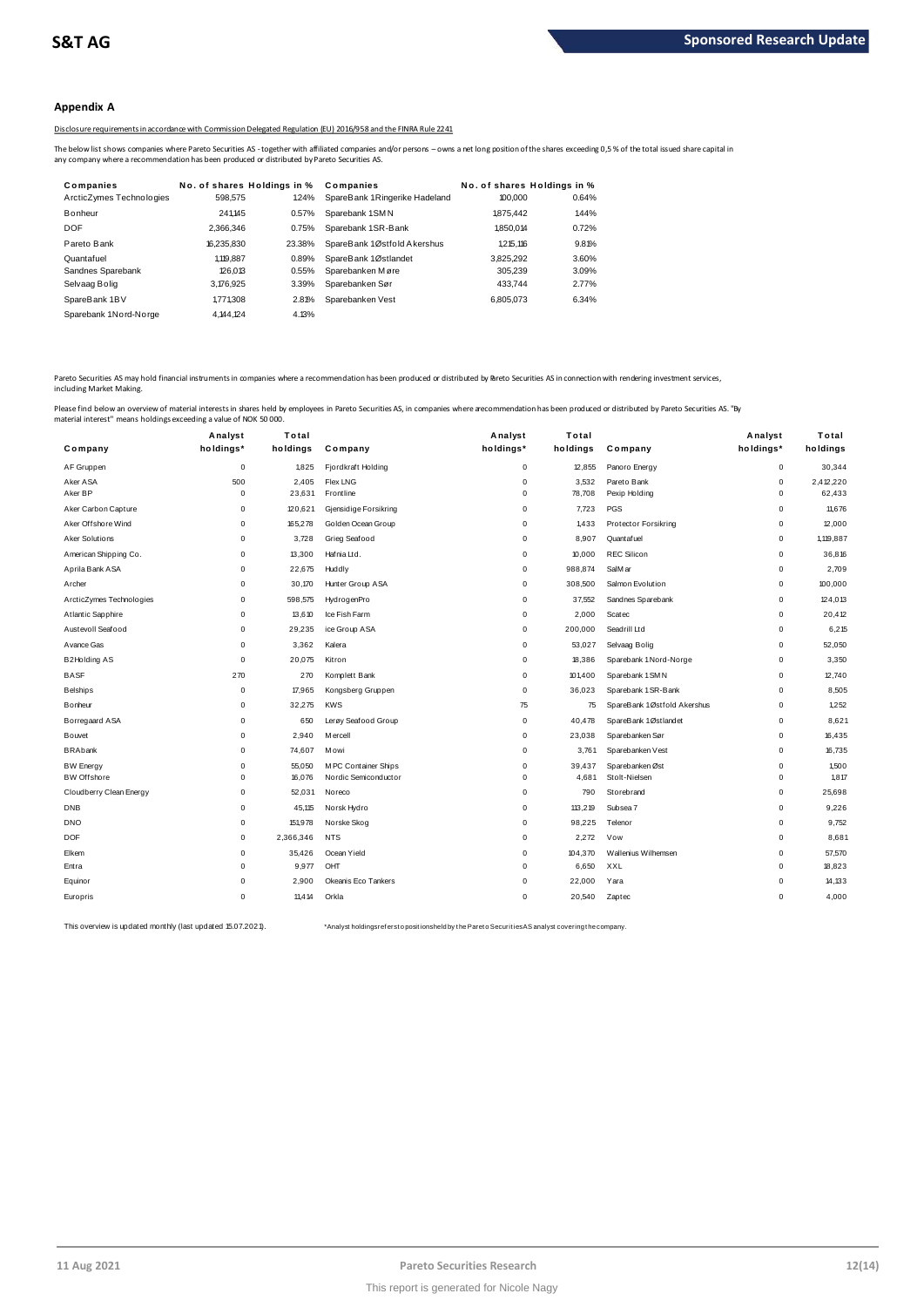# **Appendix B**

Disclosure requirements in accordance with Article 6(1)(c)(iii) of Commission Delegated Regulation (EU) 2016/958

24SevenOf f ice Scandinavia DLT Klaveness Combinat ion Carriers ASAPet roTal Securities AS have been lead manager/co-lead manager or have rendered publicly known not immaterial investment banking services over the Overview over issuers of financial instruments where Pareto Securities AS have prepared or distributed investment recommendation, where Pareto previous 12 months:

| 24SevenOffice Scandinavia              | <b>DLT</b>                       | Klaveness Combination Carriers ASA PetroTal         |                              |
|----------------------------------------|----------------------------------|-----------------------------------------------------|------------------------------|
| 2G Energy                              | EcoOnline                        | <b>KLP</b>                                          | PHM Group                    |
| Advanzia Bank S.A.                     | <b>ELOP</b>                      | Komplett ASA                                        | PronofaAS                    |
| Africa Energy Corp Corp                | Endur ASA                        | Komplett Bank                                       | Proximar Seafood             |
| Aker ASA                               | Energean Israel Finance Ltd.     | Kraft Bank                                          | Pryme                        |
| Aker Clean Hydrogen                    | Enviv AS (Bookis)                | LakersHoldingAS                                     | Quantafuel                   |
| Aker Horizons                          | Fertiberia S.A.R.L.              | Lumarine AS                                         | <b>REC Silicon</b>           |
| Akershus Energi                        | Fjordkraft Holding               | Maha Energy                                         | Saga Robotics                |
| Akva Group                             | <b>Flexistore AS</b>             | Malorama Holding AS                                 | Salmon Evolution             |
| Alussa Energy Acquisition Corp (Freyr) | Funkwerk AG                      | Melt wat er                                         | Scorpio Bulkers              |
| Arcane Crypto                          | Genel Energy                     | Mercell                                             | SeafireAB                    |
| Arctic Fish                            | Gjensidige Forsikring            | Mintra Group                                        | SFL Corporation Ltd          |
| ArendalsFossekompani                   | Golden Ocean Group               | Modex AS                                            | SGL TransGroup International |
| Attensi                                | Goliath Offshore                 | <b>MPC Container Ships</b>                          | Siccar Point Energy          |
| Belships                               | Halodi RoboticsAS                | MutaresSE& Co. KGaA                                 | Skitude                      |
| Biolnvent                              | <b>Heimdall Power</b>            | Müller Medien GmbH (United Vertical Smart WiresInc. |                              |
| Biomega Group AS                       | HKN Energy Ltd                   | Navigator HoldingsLtd.                              | Strandline Resources Limited |
| Bonheur                                | Hof set h BioCare                | <b>Navios</b>                                       | Talos Energy Inc             |
| Brooge Energy Limited                  | House of Control                 | Next BiometricsGroup                                | Tise AS                      |
| Bulk Infrastructure Holding            | Huddly                           | Nordic Halibut                                      | Trønderenergi AS             |
| <b>BWEnergy</b>                        | HydrogenPro                      | Norlandia Health & Care Group AS                    | VegfinansAS                  |
| <b>BWLPG</b>                           | Ice Group Scandinavia HoldingsAS | Norse Atlantic                                      | Viking ACQ1AS, SPAC          |
| CentralNic Group PLC                   | Idavang A/S                      | Norske Skog                                         | Vow                          |
| Circa Group                            | Instabank ASA                    | Norwegian Block Exchange                            | WatercirclesForsikring       |
| Cloudberry Clean Energy                | Kalera                           | OHT                                                 | West Coast Salmon            |
| CrayoNano AS                           | Kentech Global Plc               | Panoro Energy                                       | Wheel.me                     |
| Dampskibsselskabet NORDEN A/S          | Keppel FELS Limited              | Pelagia Holding AS                                  | <b>Xeneta AS</b>             |
| DigiPlex                               | Kistosplc.                       | PetroNor E&P                                        | Ørn Software (View Software) |
|                                        |                                  |                                                     |                              |

*This overview is updated monthly (this overview is for the period 31.06.2020 – 31.06.2021).*

# **Appendix C**

Disclosure requirements in accordance with Article 6(3) of Commission Delegated Regulation (EU) 2016/958

# <u>DISCIO SUFE requirements in accordar</u><br>Distribution of recommendations<br>-

| Distribution of recommendations |                |  |  |  |  |
|---------------------------------|----------------|--|--|--|--|
| Recommendation                  | % distribution |  |  |  |  |
| Buy                             | 67%            |  |  |  |  |
| Hold                            | 31%            |  |  |  |  |
| Sell                            | 2%             |  |  |  |  |
|                                 |                |  |  |  |  |

| Distribution of recommendations (transactions*) |
|-------------------------------------------------|
| % distribution                                  |
| 93%                                             |
| 7%                                              |
| $0\%$                                           |
|                                                 |

\* Companies under coverage with which Pareto Securities Group has on-going or completed public investment banking services in the

previous 12 months.

This overview is updated monthly (last updated 13.07.2021).